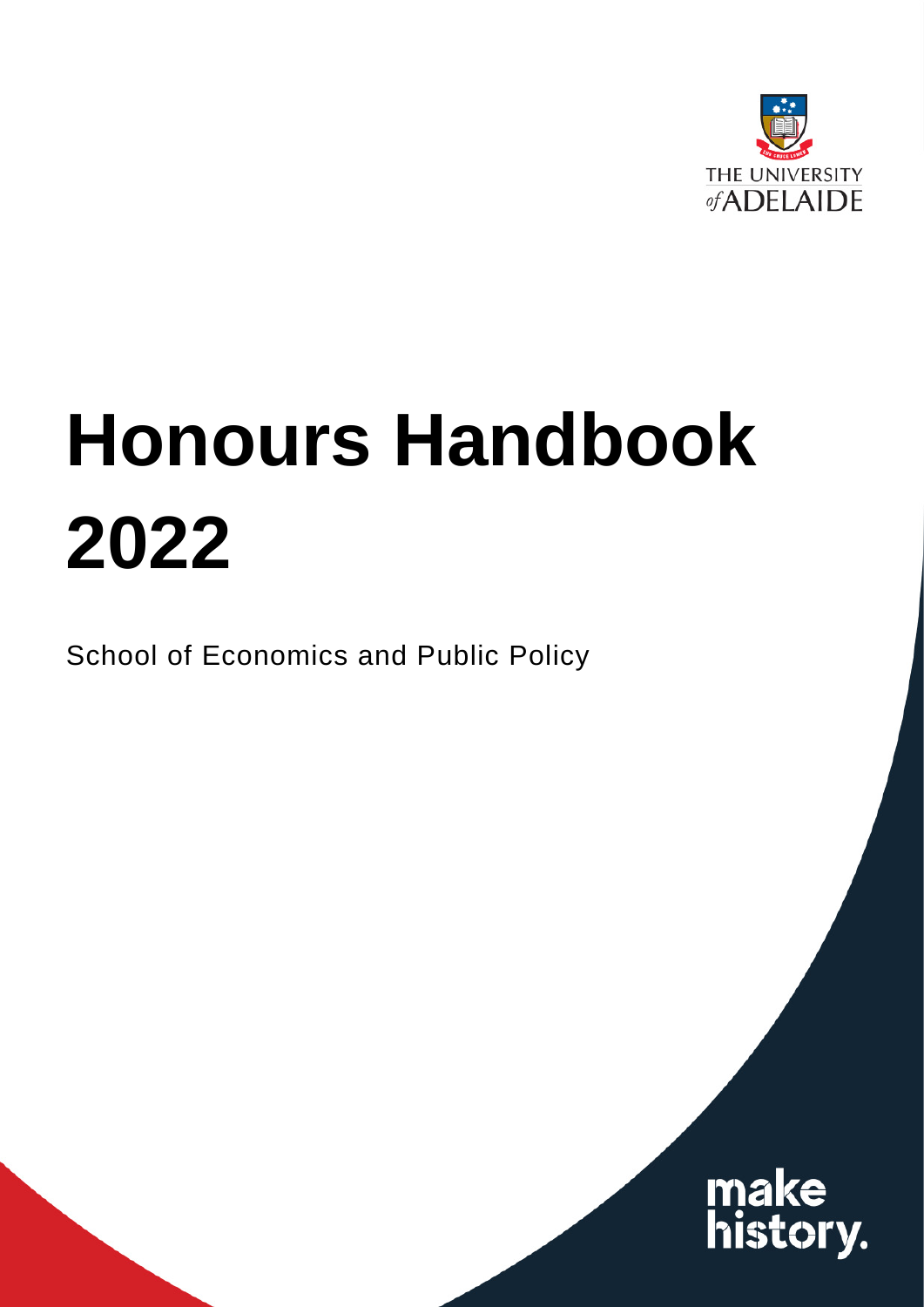### <span id="page-1-0"></span>**Welcome!**

Congratulations. If you are reading this then you have been admitted to the Honours degree of the Bachelor of Economics, or you are interested in applying for admission.

An Honours degree will set you apart from your undergraduate classmates, and you are in the right place to undertake it. An Honours degree in Economics is comparatively rare, and at the University of Adelaide you have the prestige of one Australia's Group of Eight universities behind you.

This handbook aims to provide you with information about the Honours year and what you can expect as an Honours student, and what will be expected of you.

Professor Sarah Wheeler Honours Program Coordinator

Further information Phone: (08) 8313 9130 Email: [sarah.wheeler@adelaide.edu.au](mailto:sarah.wheeler@adelaide.edu.au) Website:<https://economics.adelaide.edu.au/>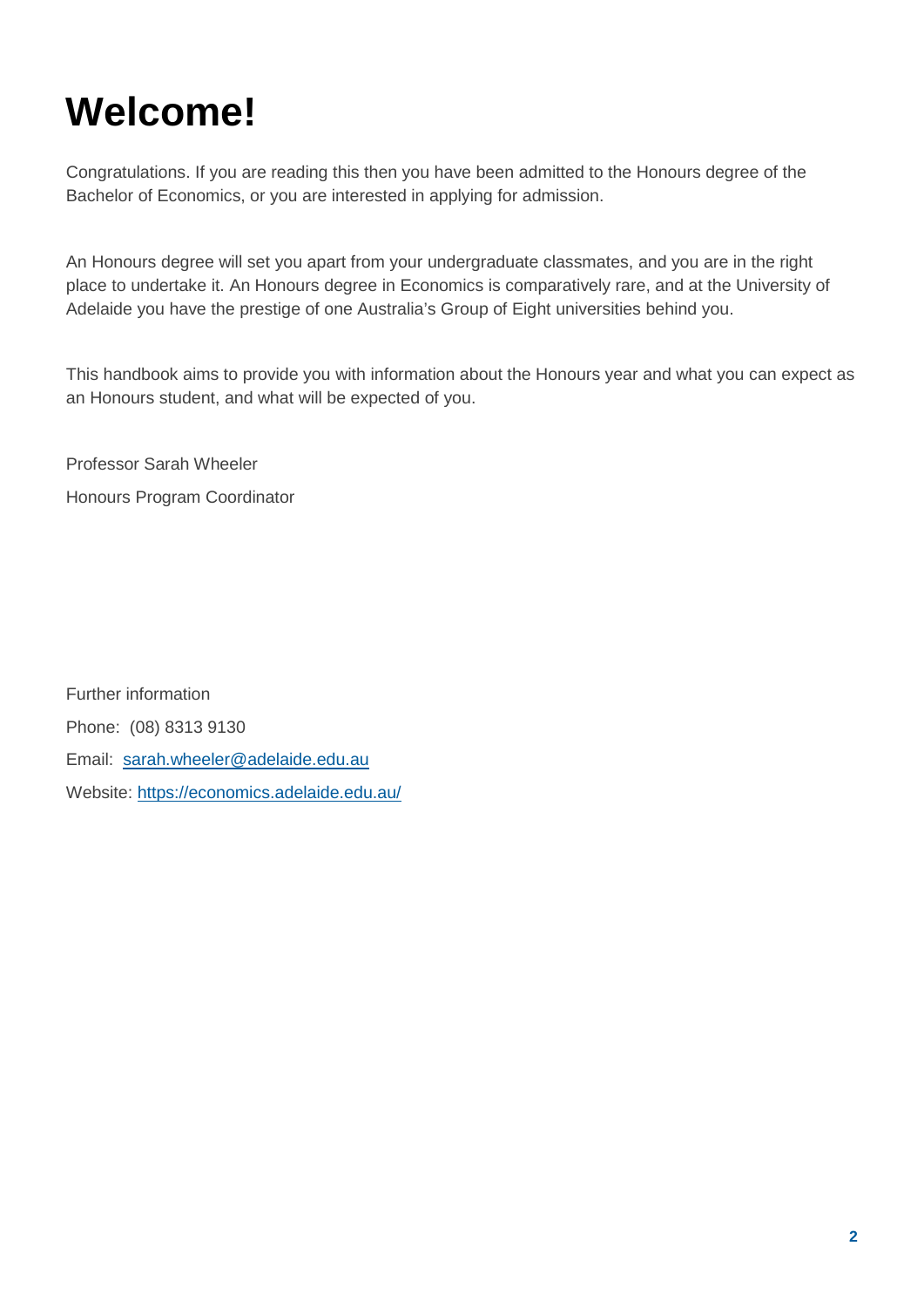### **Table of Contents**

| <b>Welcome!</b>                                | $\overline{2}$ |
|------------------------------------------------|----------------|
| 1. The basics                                  | 5              |
| 1.1. What's so special about Honours?          | 5              |
| 1.2. What you can expect from the Honours year | 5              |
| 2. About us                                    | 7              |
| 2.1. The School of Economics and Public Policy | $\overline{7}$ |
| 2.2. Key Contacts                              | 7              |
| 2.3. Academic Staff - Economics*               | 8              |
| 3. Eligibility                                 | 9              |
| 4. Structure of the program                    | 10             |
| 4.1. An Overview                               | 10             |
| 4.2. A Little More Detail                      | 11             |
| <b>5. The thesis</b>                           | 13             |
| 5.1. Thesis Topic and Supervision              | 13             |
| 5.2. Mid-year Thesis Presentation              | 13             |
| 5.3. Thesis Proposal                           | 13             |
| 5.4. Final Thesis Draft                        | 14             |
| 5.5. Thesis Submission                         | 14             |
| 5.6. Final Thesis Presentation (Oral Defence)  | 14             |
| 5.7. Thesis Format                             | 15             |
| 5.8. Honours Thesis Assessment                 | 16             |
| 5.9. Milestones                                | 17             |
| <b>6. Assessment</b>                           | 18             |
| 6.1. An Overview                               | 18             |
| 6.2. Coursework Assessment                     | 18             |
| 7. Students and supervisors – a brief guide    | 19             |
| 7.1. For Students                              | 19             |
| 7.2. For Supervisors                           | 19             |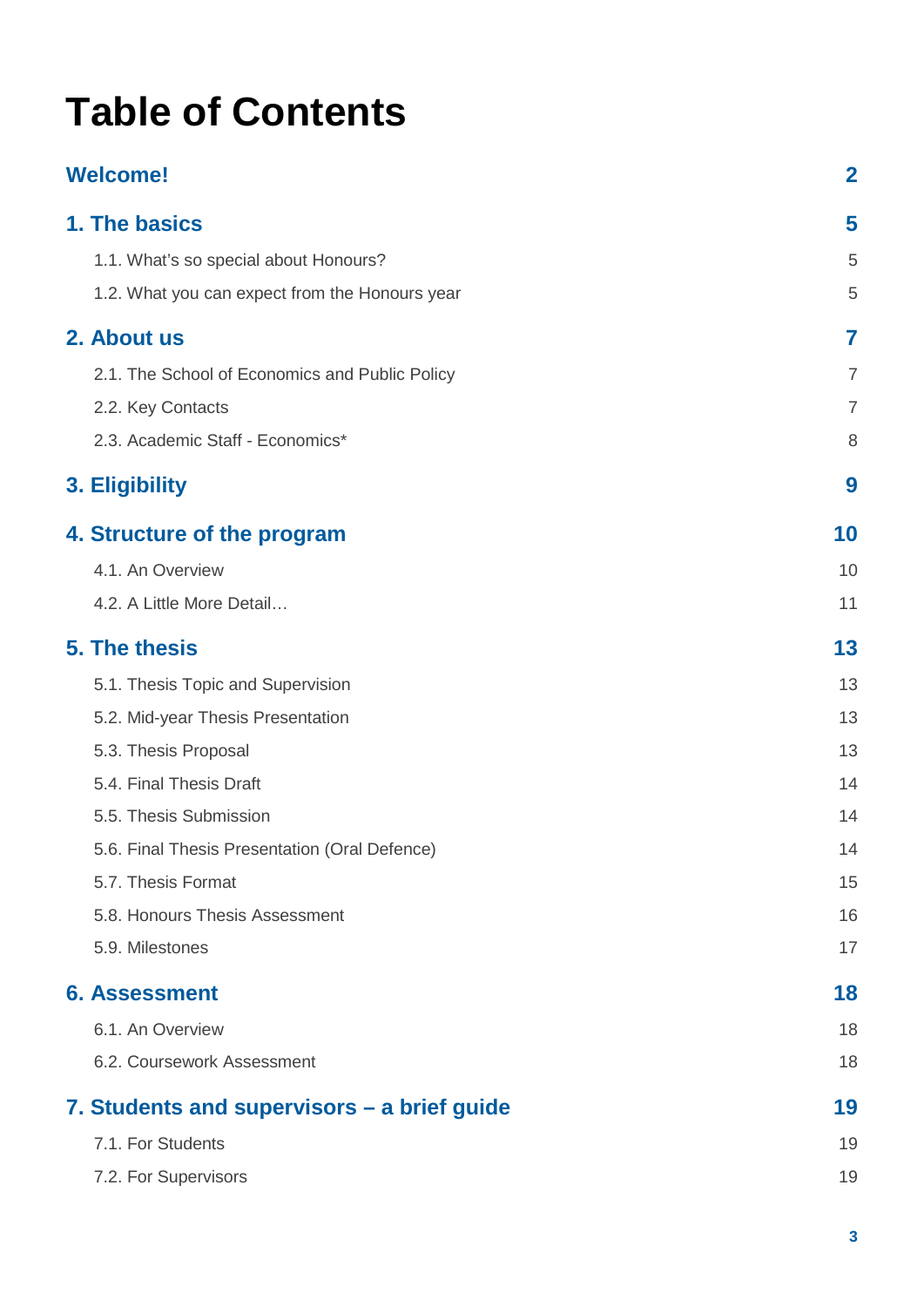| 8. Life in the Honours year    | 21 |
|--------------------------------|----|
| 8.1. Life Beyond Study         | 21 |
| 8.2. Outside Work Commitments  | 21 |
| 8.3. What We Expect of You     | 21 |
| 8.4. What You Can Expect of Us | 21 |
| 8.5. Financial Matters         | 21 |
| 9. Summary of key dates        | 23 |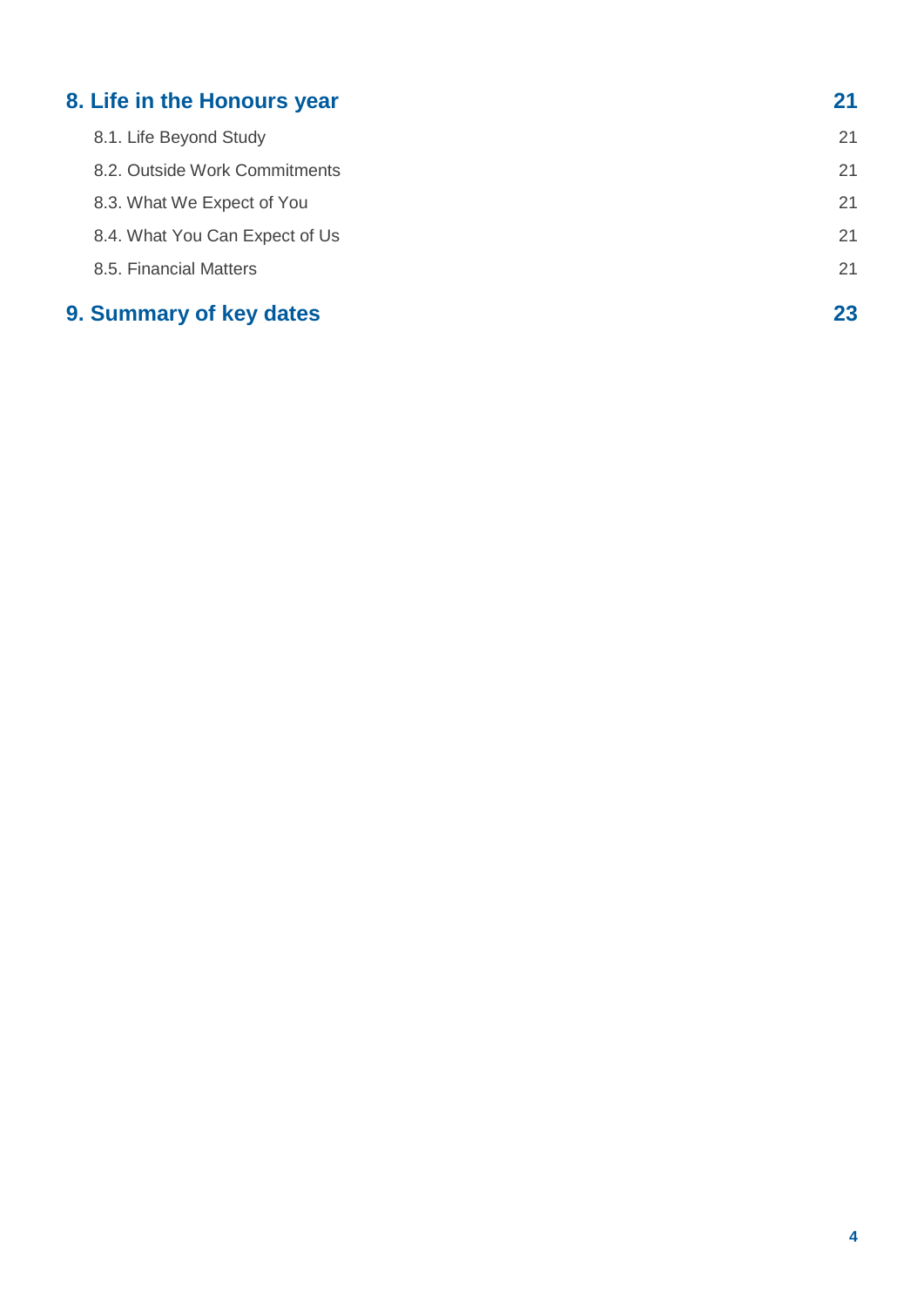# <span id="page-4-0"></span>**1. The basics**

The Honours Degree in Economics is a one-year program of full-time study designed to provide thorough research training. The program is targeted at students who wish to undertake further education at the Master and Doctorate levels or wish to pursue research-intensive careers in the departments and agencies of federal and state governments, (the Treasury, the Reserve Bank, Productivity Commission), and in the private sector (finance, consulting).

The program comprises coursework worth 15 units and a thesis equivalent to 9 units. It also incorporates maths revision and a library workshop in preparation for the year's work. Through most of the year, you will also be required to attend a thesis workshop (schedule to be announced).

#### <span id="page-4-1"></span>**1.1. What's so special about Honours?**

Admission into Honours is a selective and competitive process. (See the section on Eligibility for further information.) If you are admitted to the Honours year, we already think you are special:

- You have excelled in your undergraduate studies
- You have enjoyed Economics enough to want to take it to the next level
- You are serious about a commitment to a rigorous and challenging year of study.

Employers also know that completion of an Honours year is special. It demonstrates that you:

- Have the perseverance and self-discipline to succeed in a year of major challenges
- Have the ability to complete advanced coursework
- Have the skills to independently formulate and research a problem
- Have the ability to bring together the concepts and knowledge you have acquired in your undergraduate degree to apply them in a substantial piece of work – your thesis.

The thesis is more than just a very long essay. While working on your thesis you'll find a whole new world of thinking where finding the right questions is almost as important as finding the answers to them; where logic, systematic development of argument and attention to detail are more important than ever before; and where independent and creative approaches to ideas are highly valued. If you enjoy your thesis work, and want to go on to further research, then a good Honours result provides a pathway to PhD study.

Lastly, it is a year in which you will develop new kinds of relationships with others. Honours cohorts are relatively small and you will likely find yourself giving and receiving support and friendship from your Honours colleagues. You'll also develop a special relationship with your thesis supervisor. Sometimes, professional connections are formed that last a lifetime. We hope that at least one of those connections will be with the School of Economics and Public Policy at the University of Adelaide.

#### <span id="page-4-2"></span>**1.2. What you can expect from the Honours year**

Any Honours graduate will tell you about the long hours, the high demands of advanced level coursework, the pressure of the final weeks of thesis writing and quite probably the nervousness preceding the oral defence. The Honours year is an extremely challenging one. However, where challenges lurk so do rewards. The expected returns to an appropriate allocation of effort during the Honours year include the following: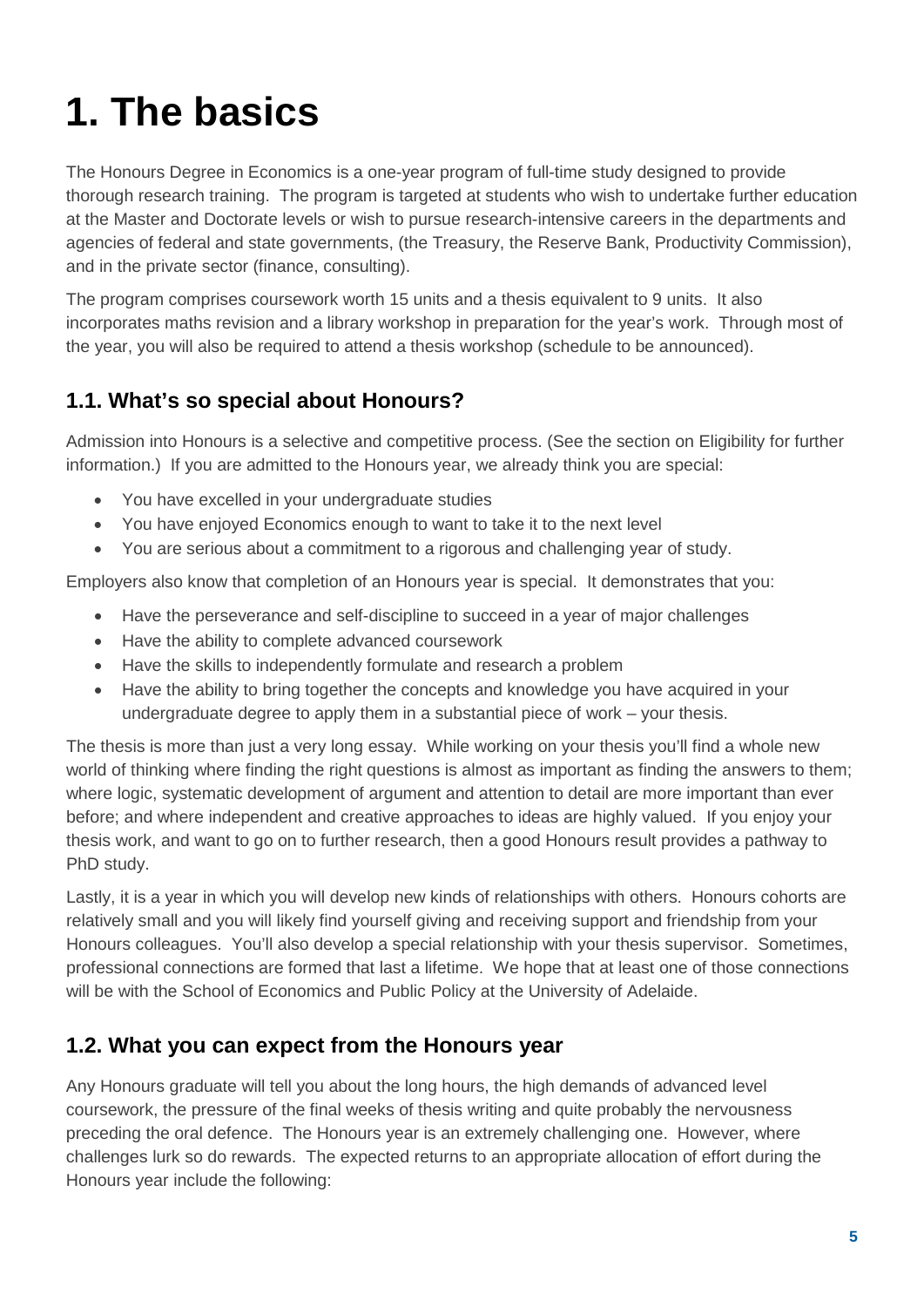- You should have increased confidence in your subject material and presenting it and the satisfaction of mastering it
- You will have an opportunity to work with and learn from an experienced researcher most of our academics have published in world ranking journals
- You should lift your understanding of economics to a higher level Honours is much more than the facts and ideas of undergraduate level
- You will be exposed to a wider, more sophisticated set of economic 'tools'
- You will have a chance to win one of our Honours prizes a financial reward as well as a personal one!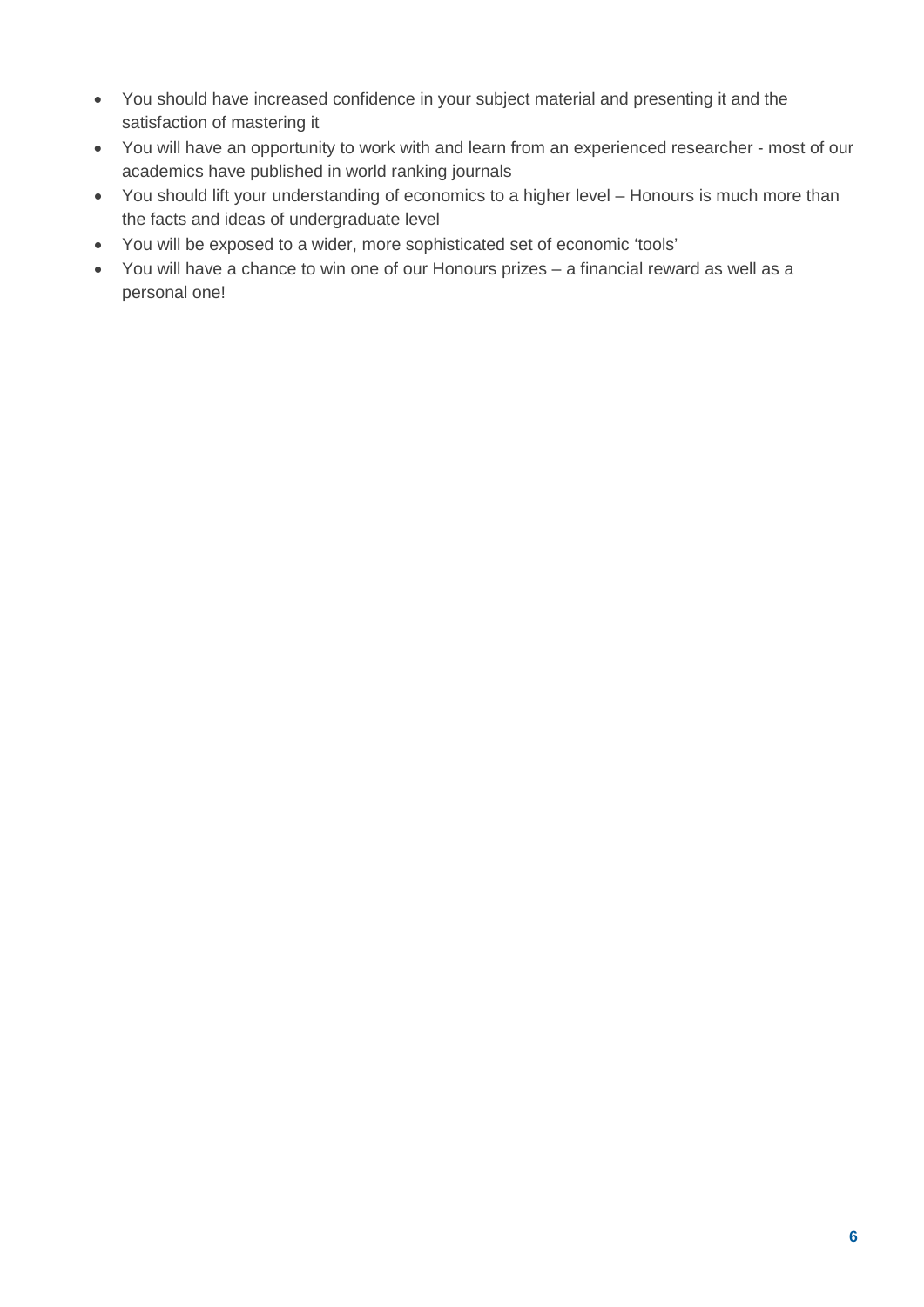## <span id="page-6-0"></span>**2. About us**

#### <span id="page-6-1"></span>**2.1. The School of Economics and Public Policy**

The School of Economics and Public Policy at The University of Adelaide currently employs a vibrant group of 53 academics and researchers drawn from across the world. The School offers Bachelor, Honours, Masters and PhD programs. Our academics' research interests range across a broad spectrum including applied and theoretical microeconomics, macroeconomics, political economy, economic history, health, trade and econometrics.

When you graduate with an Honours degree in the field of Economics you will become part of a long and proud tradition. It was in 1901 that an Honours year in the field of 'History and Economics' was first offered at the University of Adelaide. But in 1901, the course fees for £10/10/-, plus £3/3/- for the examination!

Our distinguished Honours alumni include the current Deputy Governor of the Reserve Bank of Australia, Guy Debelle (1988), and the Chief Economist of BetaShares, David Bassanese (1987).

#### <span id="page-6-2"></span>**2.2. Key Contacts**

| <b>Role</b>                                        | <b>Name</b>                                                                              | How they can help                                                                                                                                                                                          |
|----------------------------------------------------|------------------------------------------------------------------------------------------|------------------------------------------------------------------------------------------------------------------------------------------------------------------------------------------------------------|
| Honours Program Coordinator                        | Professor Sarah Wheeler<br>Room 3.23<br>sarah.wheeler@adelaide.edu.au<br>Extension 39130 | Sarah's role is to co-ordinate the<br>overall program direction and keep<br>an eye on the progress of each<br>student. She will help with<br>academic issues, offering advice<br>and support where needed. |
| Professions Support Hub - Honours<br>Administrator | professions@ask.adelaide.edu.au                                                          | The Honours Administrator will help<br>you with administrative issues such<br>as enrolling and routine procedural<br>advice and support.                                                                   |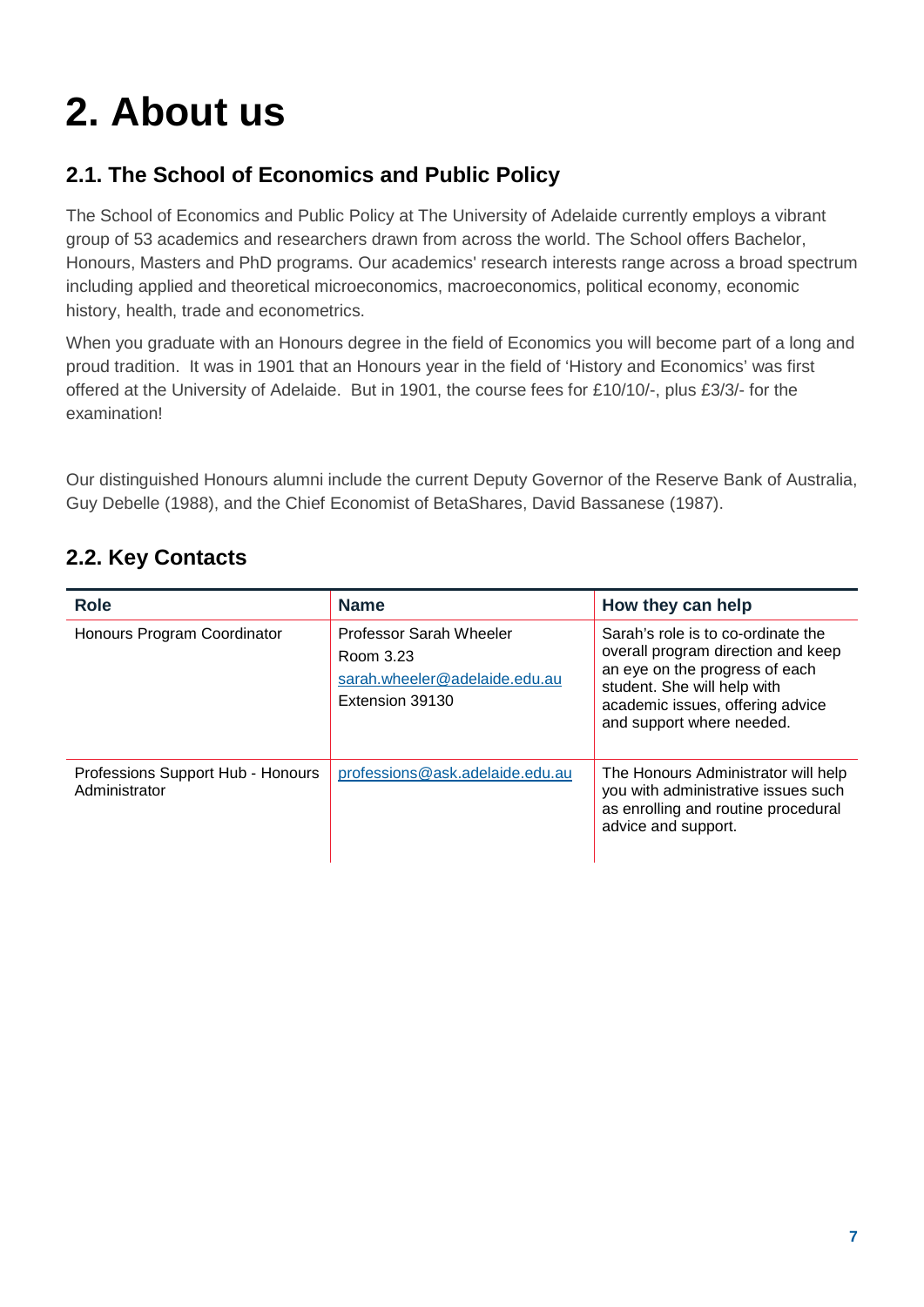#### <span id="page-7-0"></span>**2.3. Academic Staff - Economics\***

| <b>Name</b>            | <b>Alma mater</b>                                            | Field(s) of research interest                                                                                                                                                                                            |
|------------------------|--------------------------------------------------------------|--------------------------------------------------------------------------------------------------------------------------------------------------------------------------------------------------------------------------|
| Peter Draper           | PhD (Hons.Causas) (Friederich<br><b>Schiller University)</b> | Public Economics, Taxation,<br>International Tax, Applied<br>Microeconomics                                                                                                                                              |
| Raul Barreto           | PhD (University of Colorado)                                 | Macroeconomic Growth Theory;<br>Resources, Real Exchange Rates &<br>Corruption                                                                                                                                           |
| Nadya Baryshnikova     | PhD (Brown University)                                       | Theoretical & Applied Econometrics,<br>Microeconomic Applications                                                                                                                                                        |
| Ralph Bayer            | PhD (London School of Economics)                             | Behavioural Economics, Experimental<br>Economics & Game Theory                                                                                                                                                           |
| Mark Dodd              | PhD (University of Adelaide)                                 | Health Economics & Applied<br>Microeconomics                                                                                                                                                                             |
| Firmin Doko Tchatoka   | PhD (Montreal UdeM)                                          | Econometric Theory, Applied<br><b>Econometrics &amp; Statistics</b>                                                                                                                                                      |
| Qazi Haque             | PhD (University of Adelaide)                                 | Macroeconomics, Econometrics                                                                                                                                                                                             |
| <b>Benedikt Heid</b>   | PhD (University of Munich)                                   | International economics, Trade and<br>investment policies, Labour market<br>consequences of globalization,<br>Informal employment, Evaluation of<br>trade agreements, Foreign direct<br>investment, Spatial econometrics |
| Virginie Masson        | PhD (University of Pittsburgh)                               | Evolutionary Game Theory, Game<br>Theory, Networks                                                                                                                                                                       |
| Stephanie McWhinnie    | PhD (University of British Columbia)                         | Natural Resource & Environmental<br>Economics                                                                                                                                                                            |
| Kostas Mavromaras      | DPhil (University of York)                                   | Labour Economics, Public Policy,<br><b>Health Economics</b>                                                                                                                                                              |
| Mandar Oak             | PhD (Cornell University)                                     | Public Economics, Political Economy,<br><b>Applied Microeconomics</b>                                                                                                                                                    |
| Paul Pezanis-Christou  | PhD (EUI)                                                    | Experimental & Behavioural<br>Economics, Applied Game Theory                                                                                                                                                             |
| <b>Florian Ploeckl</b> | PhD (Yale)                                                   | <b>Economic History</b>                                                                                                                                                                                                  |
| Yaping Shan            | PhD (University of Iowa)                                     | Industrial Organization,<br>Microeconomics,                                                                                                                                                                              |
| Sarah Wheeler          | PhD (University of South Australia)                          | <b>Environmental Economics; Agricultural</b><br>Economics; Water Economics; Public<br>Policy                                                                                                                             |
| Jacob Wong             | PhD (University of British Columbia)                         | Macroeconomics                                                                                                                                                                                                           |
| Duygu Yengin           | PhD (University of Rochester)                                | Fair Allocation, Matching, Coalitional<br>Game Theory, & Political Philosophy                                                                                                                                            |

\* Not all academic staff are available every year to supervise Honours students.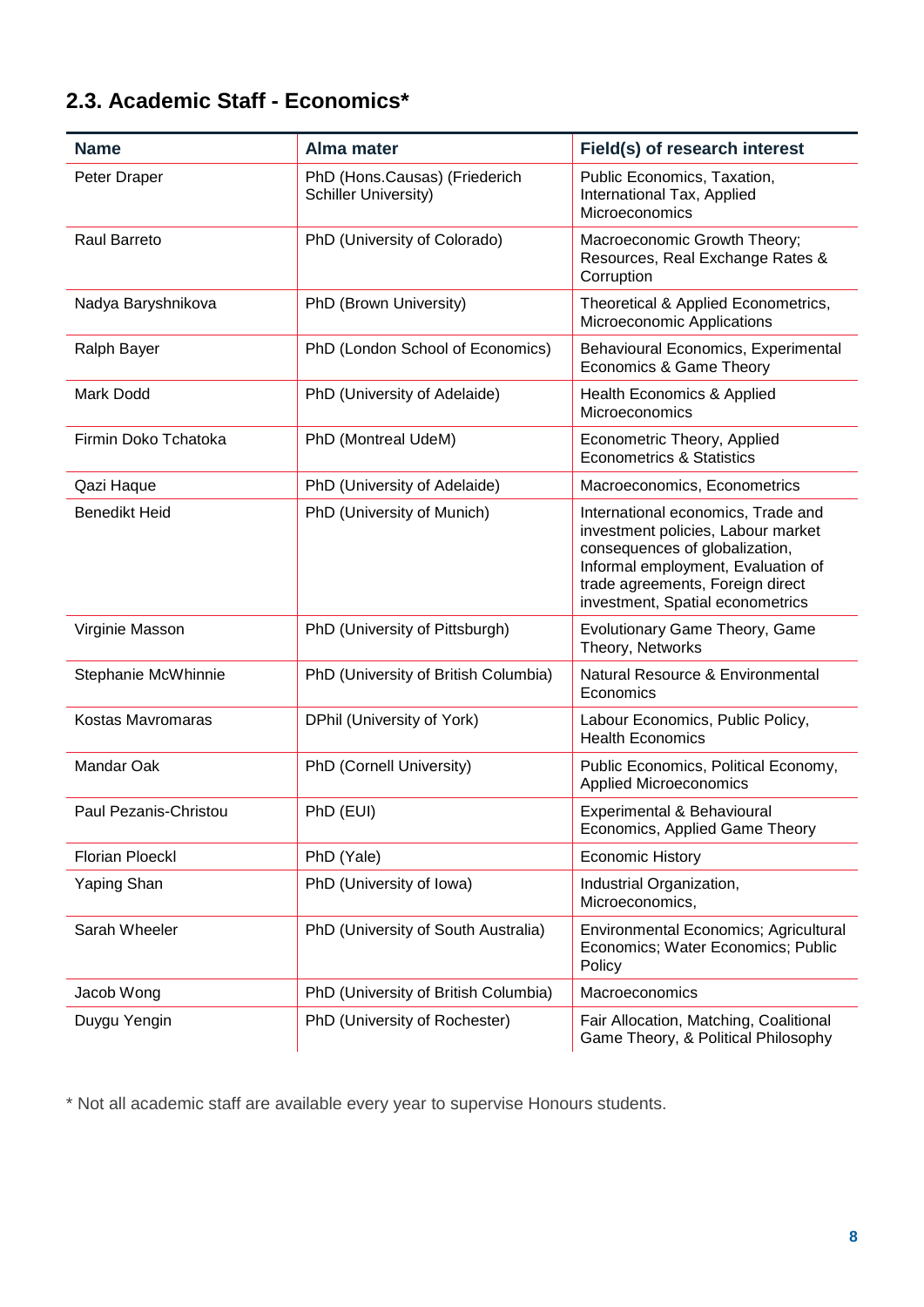# <span id="page-8-0"></span>**3. Eligibility**

Candidates must complete the requirements for the Bachelor of Economics, Bachelor of Economics (Advanced) or Bachelor of Finance (or its equivalent) at a high overall standard of performance. The courses taken for the degree SHOULD include:

- ECON 1010 Introduction to Mathematical Economics (Advanced) I
- ECON 2504 Intermediate Econometrics II
- ECON 2506 Intermediate Microeconomics II
- ECON 2507 Intermediate Macroeconomics II
- ECON 3502 Econometrics III
- ECON 3523 Advanced Economic Analysis III or ECON 3511 Money, Banking & Financial Markets III
- ECON 3519 Advanced Mathematical Economics.

The typical profile of a successful honours program applicant consists of high credit grades in the courses listed above.

Applicants from other institutions will be admitted subject to their preparation being judged equivalent to that applying to University of Adelaide students.

The honours program is designed for 'total immersion' in economics for the year. Part-time enrolment is possible, but not normally permitted unless the student is in full-time employment.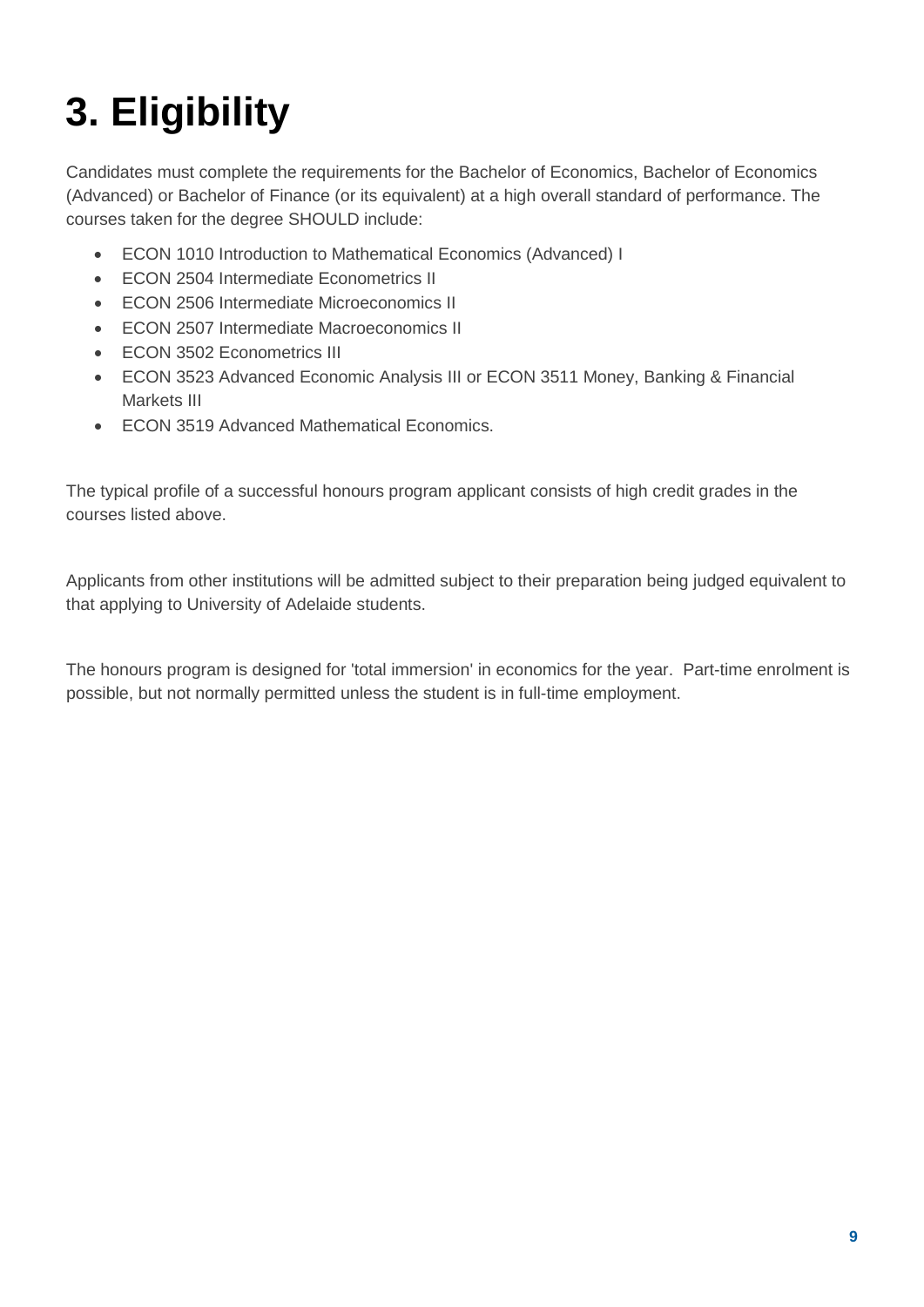### <span id="page-9-0"></span>**4. Structure of the program**

#### <span id="page-9-1"></span>**4.1. An Overview**

| Semester 1        | <b>ECON 4011</b><br>Microeconomic Theory<br>IV(H) | 3 units               |              |
|-------------------|---------------------------------------------------|-----------------------|--------------|
|                   | <b>ECON 4012</b><br>Macroeconomics IV(H)          | 3 units               |              |
|                   | <b>ECON 4014</b><br>Econometrics IV(H)            | 3 units               | Dissertation |
|                   | (see below)<br>Field course                       | 3 units               |              |
| <b>Semester 2</b> | ECON 4010 Honours<br>Economics                    | 9 units               |              |
|                   | (see below)<br>Field course                       | 3 units               |              |
|                   |                                                   | <b>Total 24 Units</b> |              |

For Semester 1 2022 the field course is:

• ECON 4015 Public Economics IV (H)

For Semester 2 2022 select one field course from the following list:

- ECON 4008 International Trade IV (H)
- ECON 4007 Economic Development IV (H)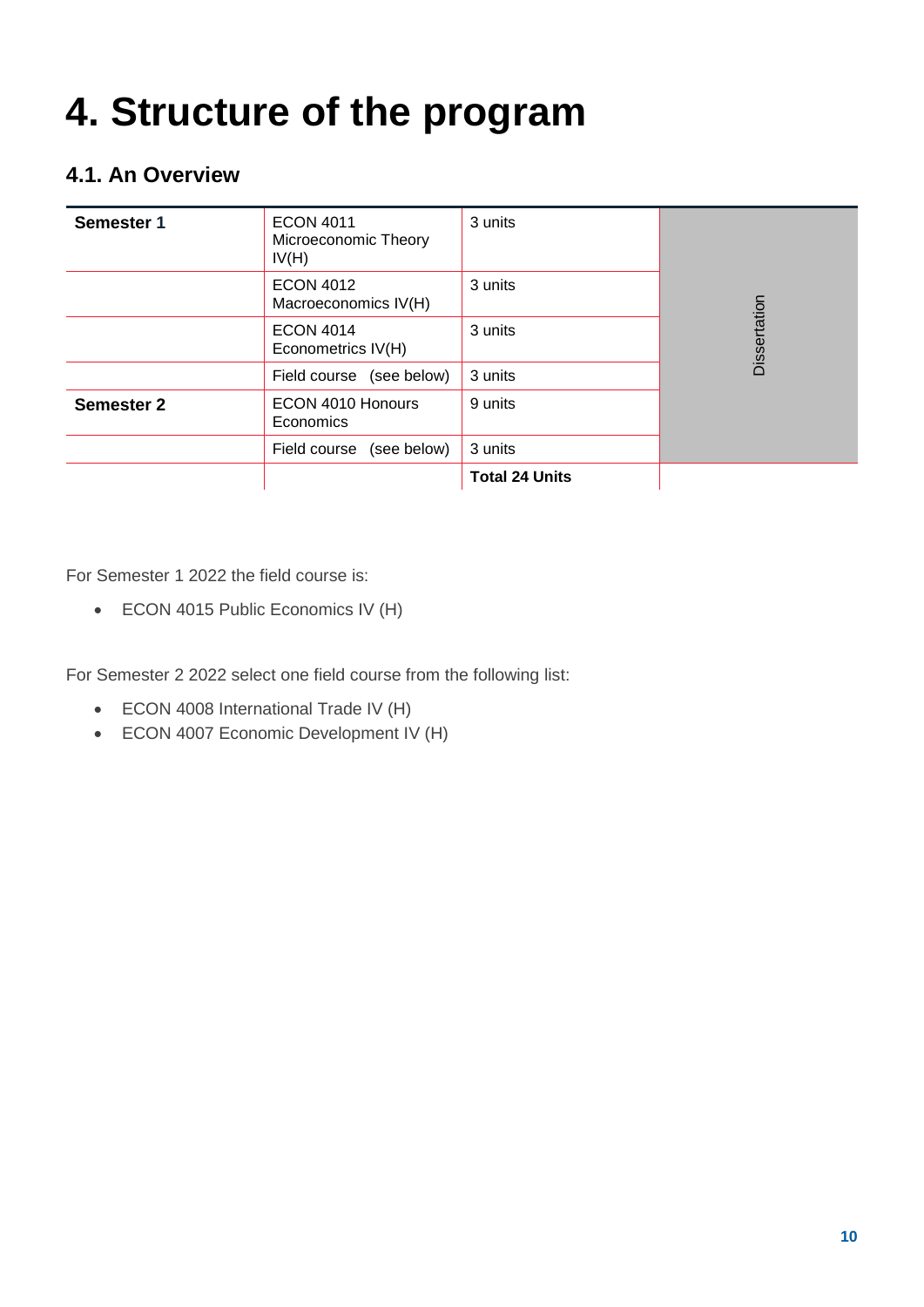#### <span id="page-10-0"></span>**4.2. A Little More Detail…**

| <b>ENROLMENT</b>                                           | No more than 12 units may be taken in one semester.                                                                                                                                 |
|------------------------------------------------------------|-------------------------------------------------------------------------------------------------------------------------------------------------------------------------------------|
|                                                            | Students must familiarise themselves with the requirements of each<br>coursework course, as per the relevant Course Outline and Course Planner.                                     |
|                                                            | In Semester 1 students will enrol in:                                                                                                                                               |
|                                                            | 3 core courses                                                                                                                                                                      |
|                                                            | ECON 4011 Microeconomic Theory IV(H)                                                                                                                                                |
|                                                            | ECON 4012 Macroeconomics IV(H)                                                                                                                                                      |
|                                                            | ECON 4014 Econometrics IV(H)                                                                                                                                                        |
|                                                            | Plus the following field course<br>$\bullet$                                                                                                                                        |
|                                                            | ECON 4015 Public Economics IV(H)                                                                                                                                                    |
|                                                            | In Semester 2 students will enrol in:                                                                                                                                               |
|                                                            | Core thesis component<br>$\bullet$                                                                                                                                                  |
|                                                            | <b>ECON 4010 Honours Economics Thesis</b>                                                                                                                                           |
|                                                            | Plus one of the following courses                                                                                                                                                   |
|                                                            | ECON 4008 International Trade IV (H)                                                                                                                                                |
|                                                            | ECON 4007 Economic Development IV (H)                                                                                                                                               |
|                                                            |                                                                                                                                                                                     |
| <b>MATHS REVISION</b><br>(compulsory)                      | These lectures will run during Orientation Week. They are designed to<br>strengthen and sharpen your analytical skills. Lectures will be in<br>Marjoribanks 128, Level 1, Nexus 10. |
|                                                            | 10am - 1:00pm, Monday 21 February - Thursday 24 February 2021                                                                                                                       |
|                                                            | Useful references include:                                                                                                                                                          |
|                                                            | Carl P. Simon and Lawrence E. Blume, Mathematics for Economists,<br>1994;                                                                                                           |
|                                                            | Chiang, A.C Fundamental Methods of Mathematical Economics, Fourth<br>Edition, McGraw Hill                                                                                           |
|                                                            | Both available at the Barr Smith Library, Main Collection Reserve.                                                                                                                  |
| <b>LIBRARY RESEARCH</b><br><b>WORKSHOP</b><br>(compulsory) | The Economics Research Librarian will run a library research session on<br>Friday 25 February, 11:00am - 12:00 noon in Marjoribanks 128, Level 1,<br>Nexus 10 Building.             |
|                                                            | This will be a brief overview on:                                                                                                                                                   |
|                                                            | Endnote bibliographic software – why, access and training                                                                                                                           |
|                                                            | Searching techniques<br>$\bullet$                                                                                                                                                   |
|                                                            | Choice of databases / search engines                                                                                                                                                |
|                                                            | Locating full text - or - use the Document Delivery Service                                                                                                                         |
|                                                            | Alerting services $-$ to stay up to date                                                                                                                                            |
|                                                            | Locating highly cited articles for your literature review                                                                                                                           |
|                                                            | Help information on referencing and finding, and writing, theses                                                                                                                    |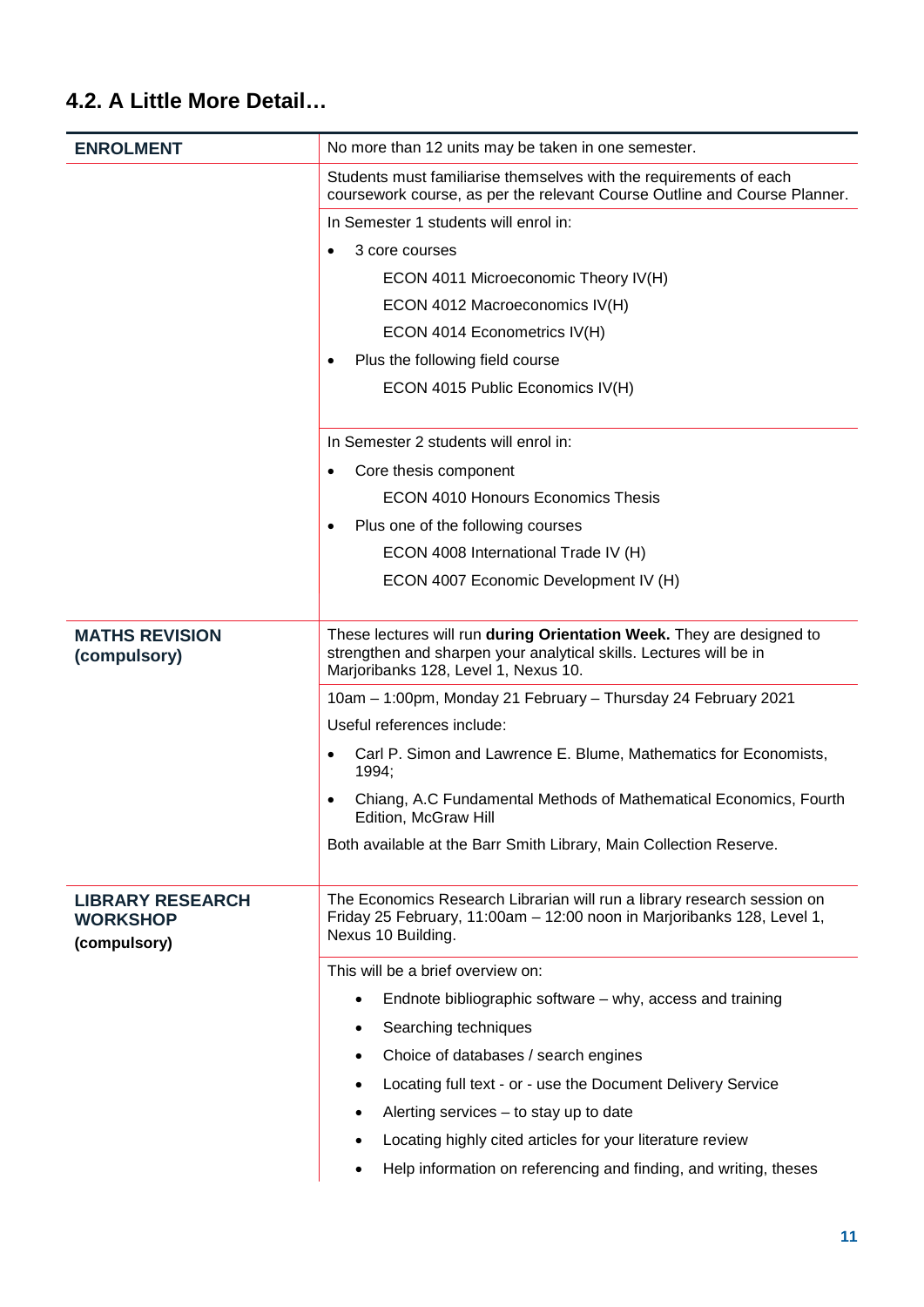|                         | Help information on research methodologies etc.                                                                                                                                                |
|-------------------------|------------------------------------------------------------------------------------------------------------------------------------------------------------------------------------------------|
| <b>THESIS WORKSHOPS</b> | Students must also attend a thesis workshop throughout the year.                                                                                                                               |
|                         | This is organised to assist with the selection of a topic and thesis design,<br>and to provide information and assistance on sources of economic data,<br>statistical packages, contacts, etc. |
| <b>THESIS</b>           | You may hear people refer to the 'thesis' and the 'dissertation'. In this<br>School these terms are used interchangeably.                                                                      |
|                         | You will be working on your thesis throughout the year, with increasing<br>intensity, peaking in Semester 2.                                                                                   |
|                         | There are interim milestones, all of which SHOULD be met:                                                                                                                                      |
|                         | Tuesday 26 April: Thesis topic submission to supervisor and Honours<br>Program Coordinator                                                                                                     |
|                         | Week 1, Semester 2 (25 July - 29 July): Mid-year thesis presentations held<br>during this week                                                                                                 |
|                         | Friday 5 August: Last day for submitting thesis proposal to supervisor                                                                                                                         |
|                         | Friday, 14 October: Draft of thesis submitted to supervisor                                                                                                                                    |
|                         | Friday 28 October, 12 noon: Final version of the thesis must be submitted<br>(emailed as attachment).                                                                                          |
|                         | Monday 21 - Friday 25 November: Final Presentation of Honours Thesis -<br><b>Oral Defence</b>                                                                                                  |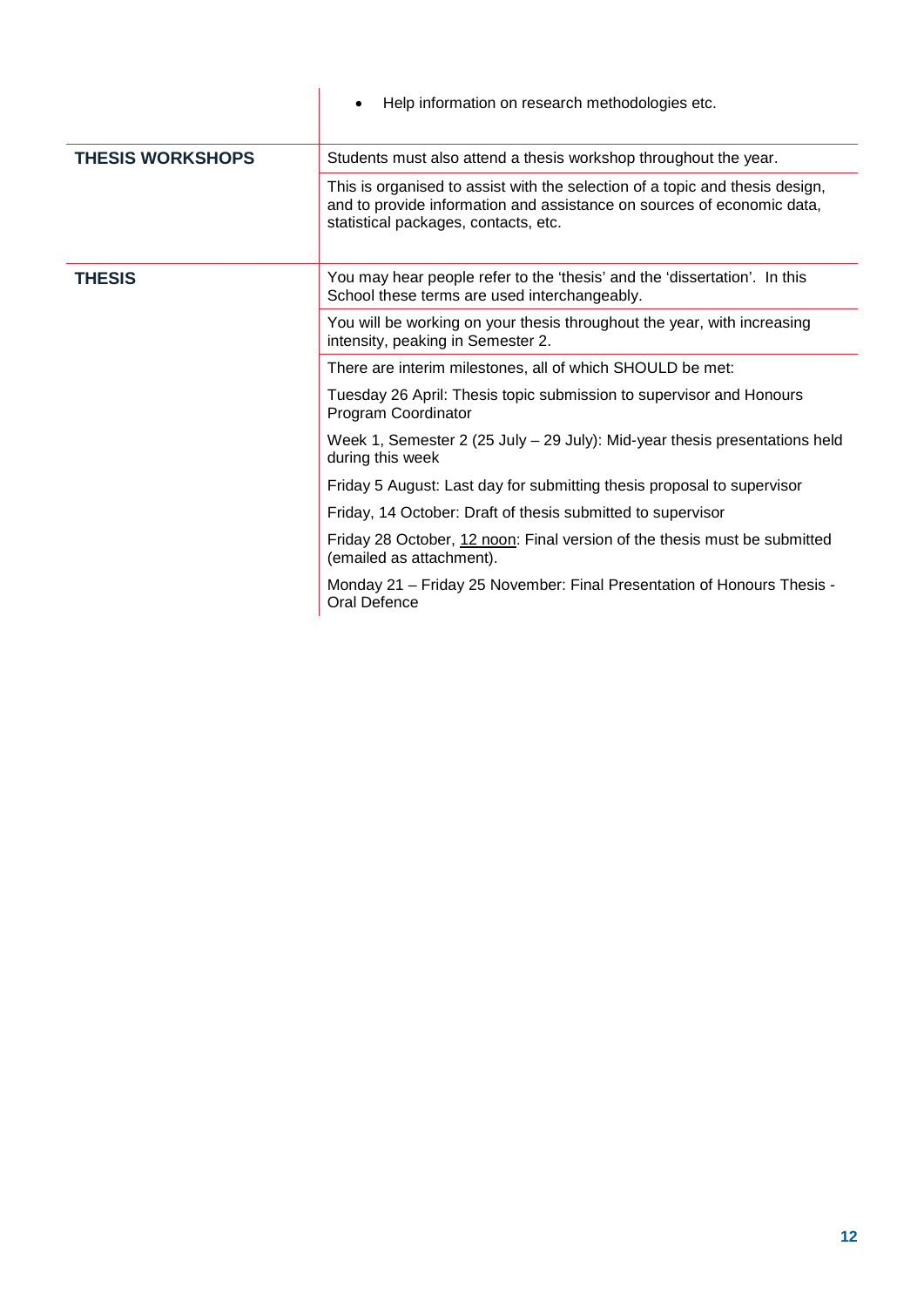# <span id="page-12-0"></span>**5. The thesis**

#### <span id="page-12-1"></span>**5.1. Thesis Topic and Supervision**

In choosing a topic you should consult with the members of the academic staff whom you consider the most appropriate for supervision of your thesis, and with the Honours Program Coordinator. Topics that would require significant School research fund expenditure may not be approved. As soon as possible, you should have a firm thesis title, an outline of the thesis structure, a good notion of the relevant literature and the essential data and its availability.

A one-page statement of a thesis topic and the nomination of a supervisor (with approval from the supervisor) should be submitted to the Honours Program Coordinator and the supervisor no later than 26 April, 2022.

While many students may not be familiar with certain academic staff members students are encouraged to contact potential supervisors in order to determine whether a potential match is feasible. Once you have identified a supervisor, you should establish supervising arrangements: how often to meet; what to bring to meetings; student's initiative to set up meetings and to keep them; what your supervisor expects of you. Detailed advice on supervisory arrangements are described on page 18 of the handbook.

#### <span id="page-12-2"></span>**5.2. Mid-year Thesis Presentation**

The mid-year thesis presentation will be held in week 1, Semester 2. Each student is expected to give a 15-minute presentation outlining his or her thesis proposal to the class and academic staff. The presentation is followed by a 10-minute discussion during which academic staff attending the presentation will provide feedback to the principal supervisor and student.

#### <span id="page-12-3"></span>**5.3. Thesis Proposal**

A detailed research proposal should be submitted to the supervisor for a review no later than Friday week 2 of Semester 2. The principal supervisor will then meet with the student to discuss.

The proposal must not exceed 5 pages. It should be clear and concise and contain the following parts:

**Background**: A brief description of the general area of research that you intend to concentrate on. The description should lead to a concise statement of the specific research question that you are interested in.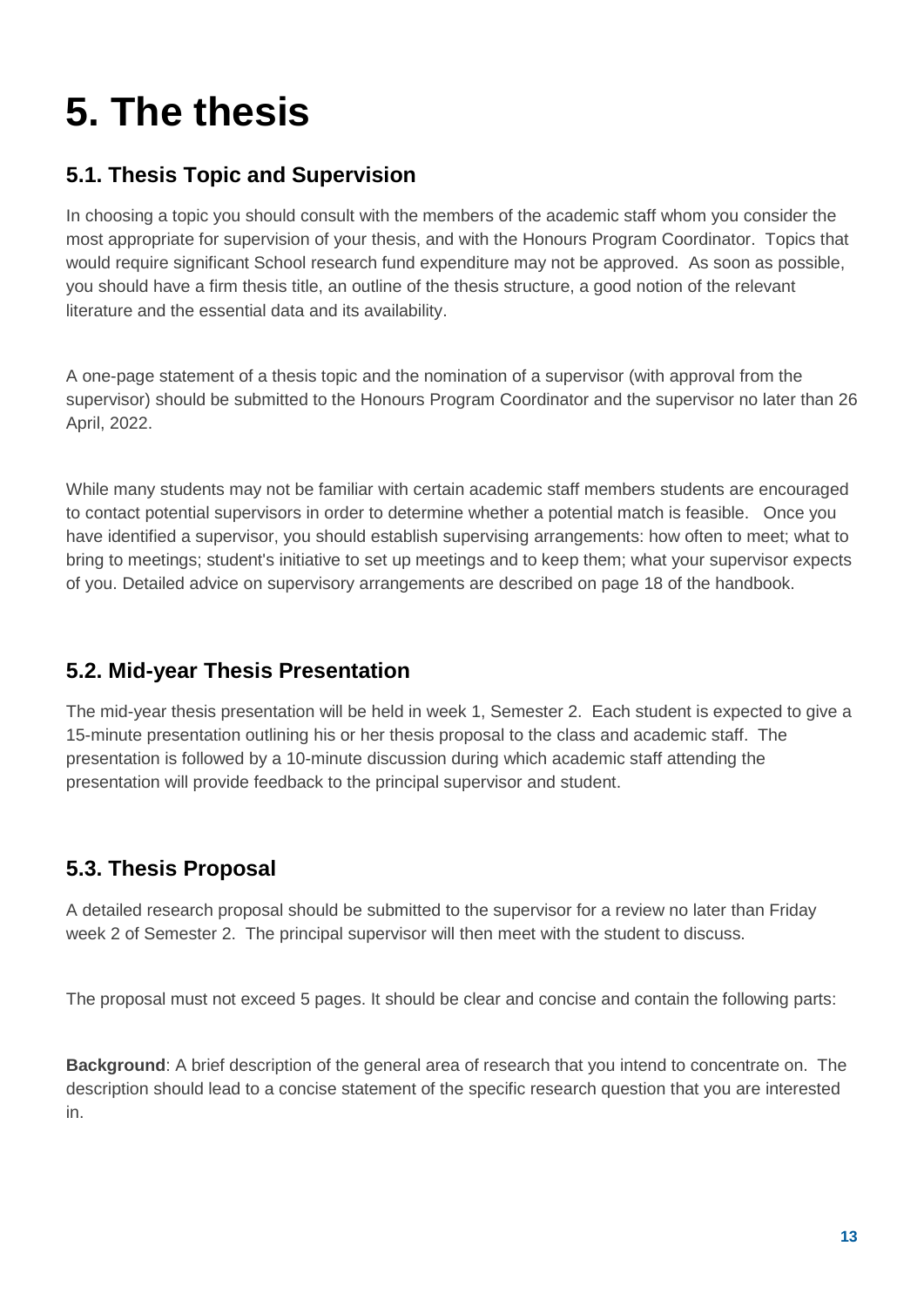**Research Question**: A concise statement of your research question and discussion of why it is of interest to other economists.

**Proposed Methodology**: The methodology that you will adopt to develop your results.

**Expected Results**: In this section you should tie your results in with the first section. You should indicate what it is that you expect to find.

#### <span id="page-13-0"></span>**5.4. Final Thesis Draft**

A draft of the thesis should be submitted to the principal supervisor no later than 14 October, 2022. While it is understood that progress on the thesis will continue until the submission date, it is recommended that a working draft be submitted to the supervisor so that the supervisor can form an estimate of the work that still needs to be completed for the thesis to be acceptable for submission.

It is important to submit sections of your draft progressively to your supervisor throughout the final semester so that he or she has time to offer comments and advice and you have time to amend your work.

#### <span id="page-13-1"></span>**5.5. Thesis Submission**

An electronic version of the thesis (preferably in PDF) must be submitted to the Honours Administrator by Friday 28 October, 2022, at 12 noon.

Any thesis submitted after the deadline will be considered late. The penalty will be 10 marks out of 100 for every day which elapses after the submission date. This includes weekends.

#### <span id="page-13-2"></span>**5.6. Final Thesis Presentation (Oral Defence)**

Final thesis presentations are expected be held 21 - 25 November, 2022, after the Semester 2 examination period. Each student is expected to give a 15-minute seminar presentation on his or her thesis to the examination panel. The student will then be asked to spend a further 10 minutes responding to questions put forward by the examiners. Presentation and questions combined should take no longer than 25 minutes. The committee will then grade the presentation. This presentation grade will form part of the overall thesis grade.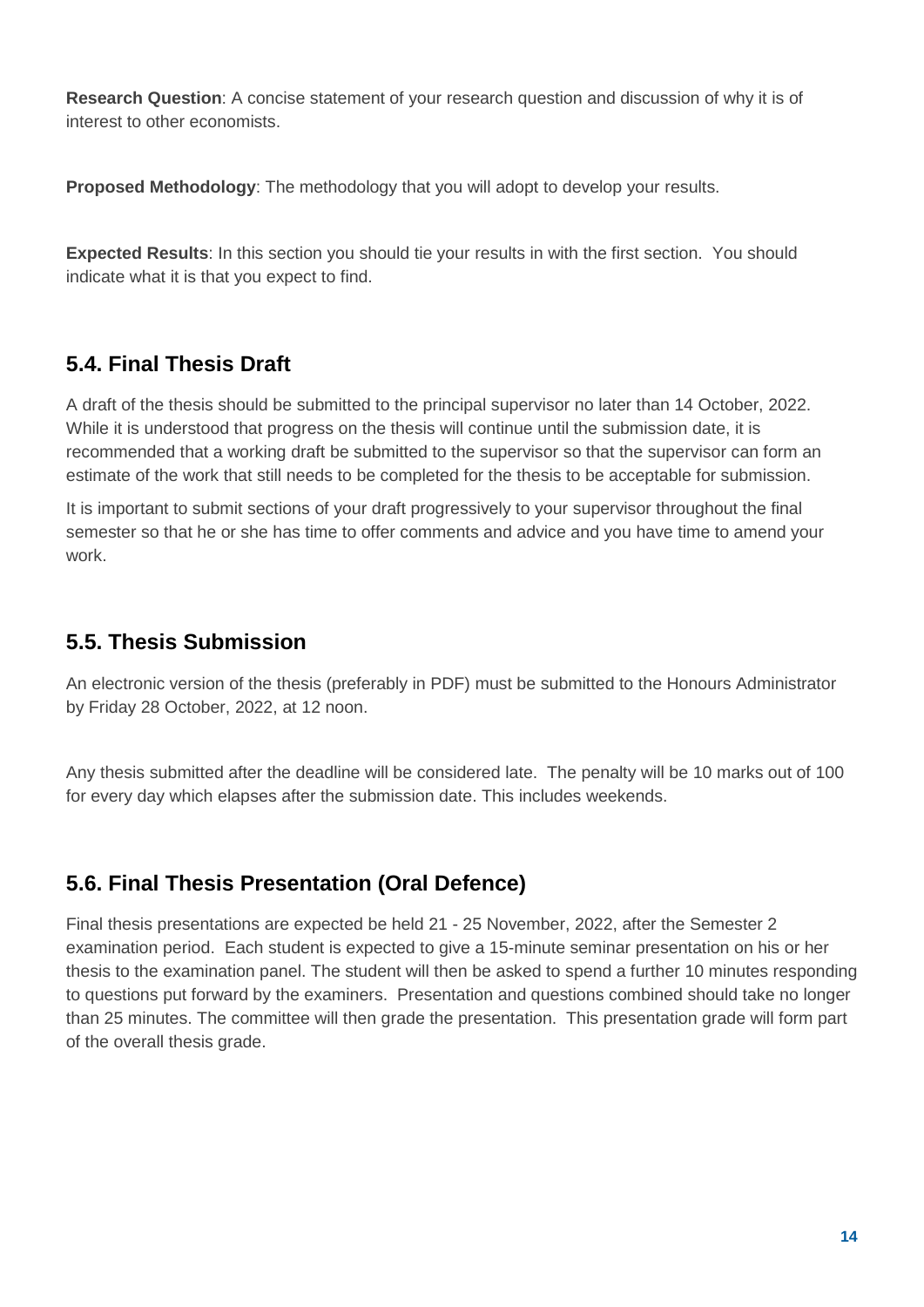#### <span id="page-14-0"></span>**5.7. Thesis Format**

The suggested word count of the text of the thesis (including footnotes but not including references) is between 8000 and 12000 words. Marks may be deducted for excessive length. A statement of the word count must be shown at the start of the thesis e.g. on the title page, or in the abstract.

The title page should show: the title in full; the full name and degrees of the candidate; the School in which the candidate submitted the work; the degree for which the thesis is submitted; and the date of submission of the thesis. For example: 'Submitted to the University of Adelaide, School of Economics and Public Policy as partial fulfilment for admission to the Honours degree of Bachelor of Economics.'

The text of the thesis should be preceded by a brief abstract indicating the aims, scope and conclusions of the thesis. The abstract should not exceed one page.

The thesis should have a Declaration page (signed and dated) with the following paragraph:

#### "**Except where appropriately acknowledged this thesis is my own work, has been expressed in my own words and has not previously been submitted for assessment.**"

It is also requested that your thesis be made available for reference by future Honours students by having it included in our digital database. Therefore, the following paragraph should also be included (signed and dated) on the declaration page.

"**I hereby give permission for the digital version of my thesis to be made available on the web, via the University of Adelaide digital research repository, library search and also through web search engines, unless permission has been granted by the University to restrict access for a period of time**."

The thesis should contain a bibliography. The bibliography should include only those works which you have actually consulted yourself; it is not to be simply a list of books or journal articles well known in the field. The recommended system of referencing is the author-date (or Harvard) system.

A hard copy of the thesis must be typed double (or one and a half) spaced on A4 paper, single sided with a good margin. Hard copies must be bound in some form. The School of Economics and Public Policy staff are not able to bind theses, but can provide advice on where this may be done.

It is mandatory to acknowledge the source of particular facts, arguments, and quotations by careful footnoting. Failure to acknowledge the sources will be penalised.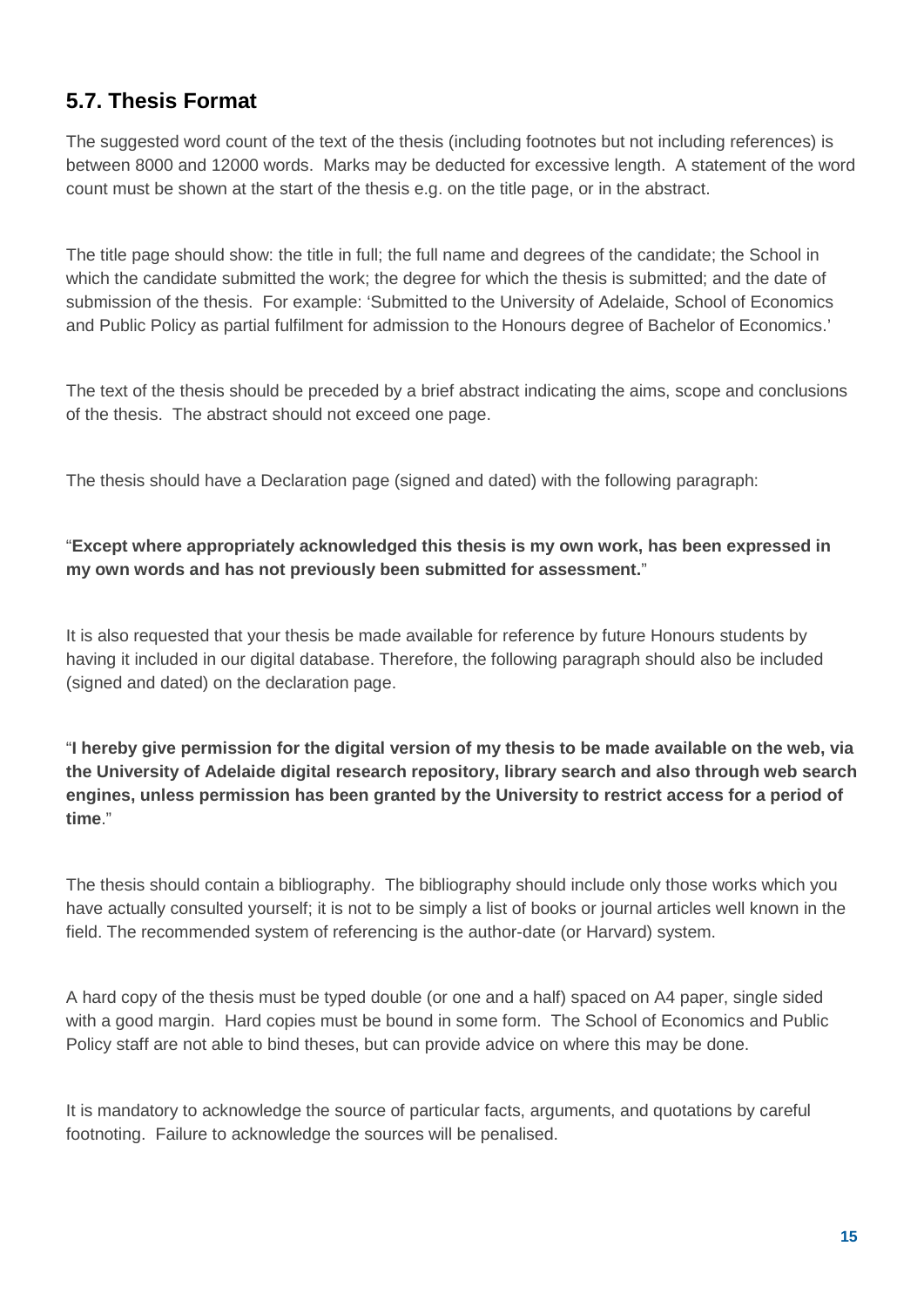The standard of English expression is expected to be high. While supervisors will offer reasonable assistance, the writing and proofreading of a thesis is your own task.

You should strive for a thematic development in the thesis. It should always be apparent to the reader that the thesis is progressing as directly as possible to its logical conclusion. While each thesis topic will require treatment constrained by that topic, there are nevertheless minimum standards which must be met in thesis construction. A thesis would nearly always include, in addition to the exposition of the central issue examined in it:

- An introduction that includes a statement of the objectives of the work and techniques to be employed, and a short summary of the conclusions reached.
- A concise discussion of those aspects of the literature that are directly relevant to the thesis. In the unlikely event that there is no relevant literature, this chapter should explain why this is the case. This chapter should explain your methodology and research initiative, and contain some original thought.
- Where data manipulation is an important part of the work, an assessment of the data sources and any deficiencies.
- A brief summary and conclusion.

#### <span id="page-15-0"></span>**5.8. Honours Thesis Assessment**

The Honours Thesis course is graded in two parts:

- The written component comprises 80% of the final grade.
- Oral presentation comprises 20% of the final grade.

A panel of two examiners will be assigned to assess each student's thesis. Examiners will be nominated by the Honours Program Coordinator based on recommendations from the student's supervisor.

The Honours Program Coordinator will contact potential internal examiners who will generally be members of the School of Economics and Public Policy.

The two examiners will return a grade out of 80 for the written component (a Grading guideline sheet will be provided)

• Final grade out of 80 derived from the average of the two grades.

The examiners will have 10 days to return their grade to the School of Economics and Public Policy Honours Administrator.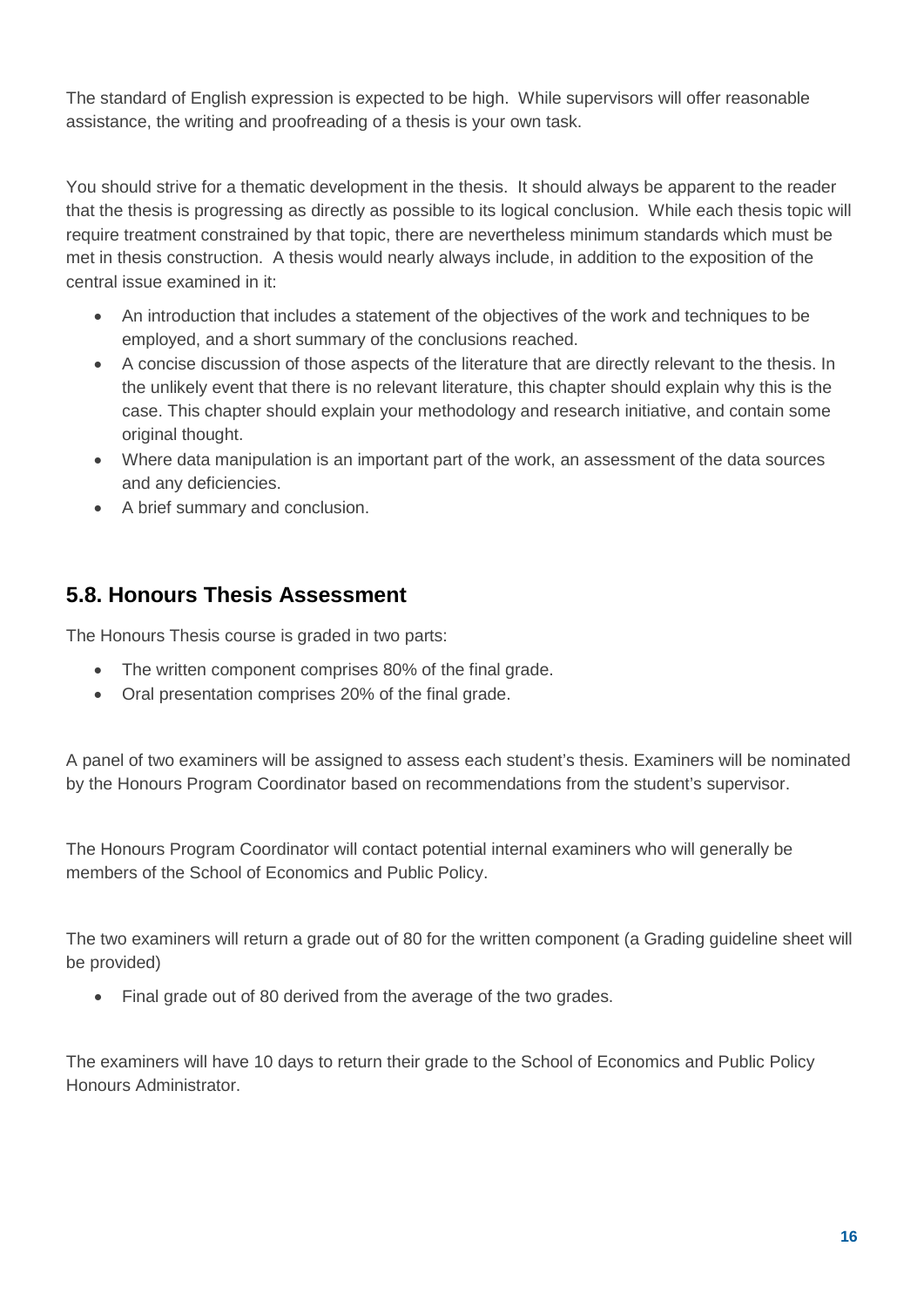The same two examiners will attend the oral presentation and grade the oral defence presentation. The oral presentation will be open to all academic staff and they are welcome to ask questions about the research topic.

Final grade out of 20 derived from the average of the two grades.

#### <span id="page-16-0"></span>**5.9. Milestones**

Week 2 Semester 1, (March 7-11) Honours Program Coordinator to outline the thesis assessment process at the Honours Workshop. Students begin to plan their research topics.

Week 4, Semester 1 (March 21-25) Student presentation to Academic staff (date to be announced).

Week 5, Semester 1 (March 28-April 1) Students to contact potential supervisors and/or staff to contact students to match supervisors.

Week 7, Semester 1 (April 26) Students to submit thesis topic to supervisor and Honours Program Coordinator.

Week 1 Semester 2 (July 25-29) Mid-year thesis presentation: Supervisors to recommend at least three examiners per thesis to the Honours Program Coordinator.

Week 5, Semester 2, (August 22-26) Supervisors to re-confirm examiners to Honours Program Coordinator.

Weeks 7-9, Semester 2 (from September 5) Honours Program Coordinator to contact and finalise the list of nominated examiners.

Friday Week 10, Semester 2, (October 14) Students submit draft thesis to supervisor. Supervisor provides feedback to the student.

Friday, Week 12, Semester 2 (October 28) final Thesis submission. Digital copy submitted by 12 noon. A period of 10 days allocated to marking. Final results for the written component of thesis grade (80%) submitted to the Honours Program Coordinator by close of business Friday November 11.

November 21-25 Honours thesis final oral defence presentations. Presentations should be no longer than 15 minutes + 10 minutes question time. Presentations will be assessed by a panel of two examiners. The examiners must return their grade for the oral defence presentation to the School of Economics and Public Policy Honours Administrator by **5pm** of the same day.

**December 1** Honours results released.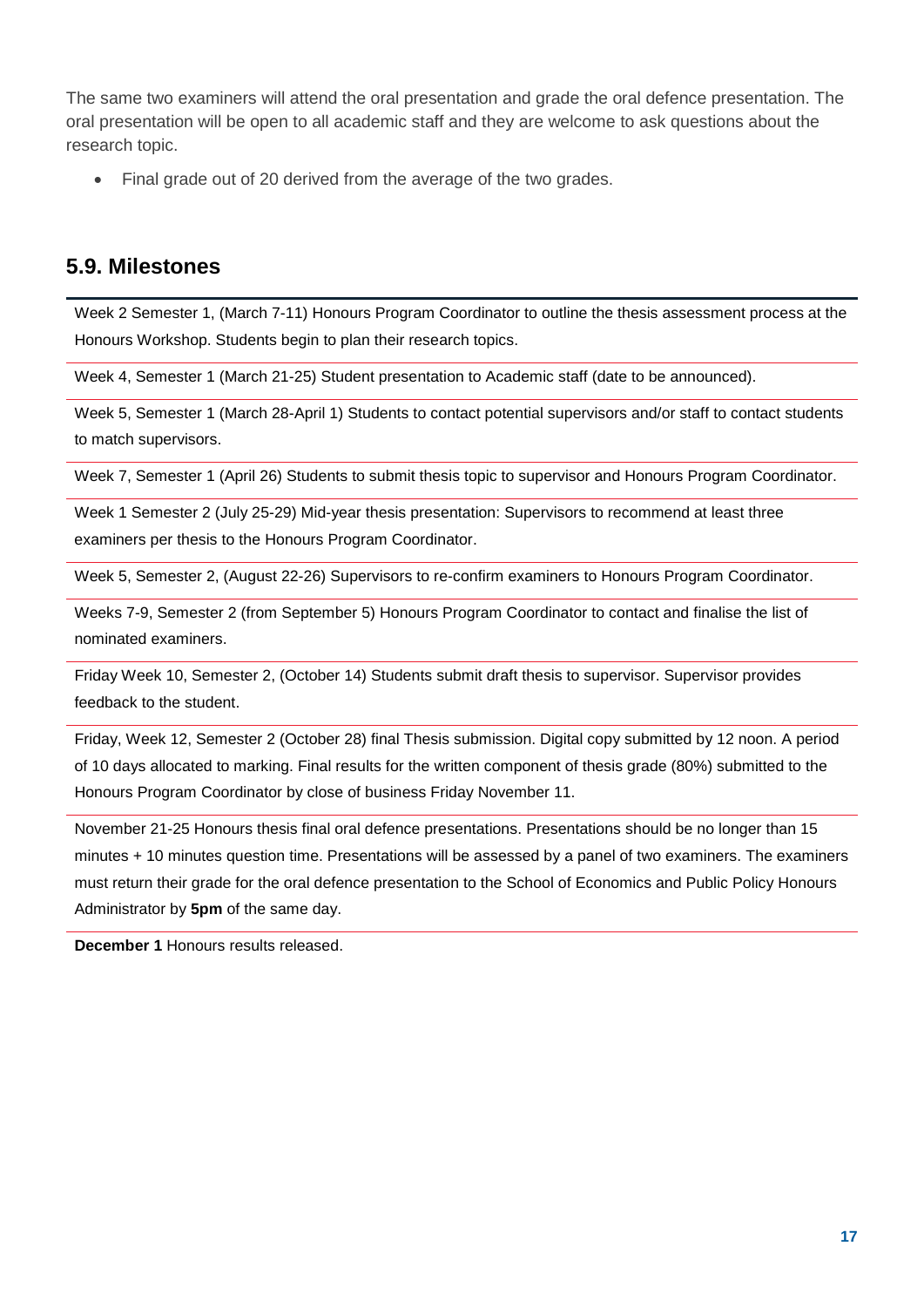### <span id="page-17-0"></span>**6. Assessment**

#### <span id="page-17-1"></span>**6.1. An Overview**

- In order to obtain an Honours degree, a student must obtain at least a pass result in each of the core courses and the thesis.
- A student who fails to pass the Level IV macroeconomics, microeconomics or econometrics on their first attempt may, on academic grounds, be offered Additional Assessment. This will most likely be in the form of a new exam (Additional Assessment) and will have the same weight as the original exam. If, after replacing the original exam mark with the new exam mark, it is calculated that the student has passed the course, they will receive 50 Pass as their final result for the course (no higher) but if the calculation totals less than 50, their grade will be Fail and the higher of the original mark or the mark following the Additional Assessment will be recorded as the final result. If a student fails to achieve a final grade of 50% the student is automatically prevented from completing the Honours program.

NB: Medical Certificates: The above comments notwithstanding, students are reminded that in the event of major illness the University requires them to present the necessary medical certificates to the Honours Program Coordinator as soon as possible after the examination or test. Retrospective certificates are not accepted. In relation to examination, students must comply with the 'Modified Arrangements for Coursework Assessment Policy' requirements. Please see

<https://www.adelaide.edu.au/student/exams/modified-arrangements-for-coursework-assessment> for further details.

Students who are registered with the Disability Office need to ensure that they inform the Honours Program Coordinator and the Honours Administrator upon acceptance of their offer so that all teaching staff can be notified of special arrangements etc. in advance.

- Double-Counting. Students are reminded that substantially similar material cannot be submitted for assessment more than once in the program (ie, in courses and/or in the thesis).
- Results for individual courses will be awarded using M11-Honours Mark Scheme and these marks will be reflected on the academic transcript. The marks will also be visible on Access Adelaide.
- The final result in the Honour's year will be determined following the University's GS5 -Grade Scheme 5 - Honours. This result will also be reflected on academic transcripts.

#### <span id="page-17-2"></span>**6.2. Coursework Assessment**

Please refer to the Course Outlines<https://www.adelaide.edu.au/course-outlines/> for further information on the structure and content of courses.

For further information regarding our Academic Honesty Policy, please refer here: <https://www.adelaide.edu.au/policies/230/>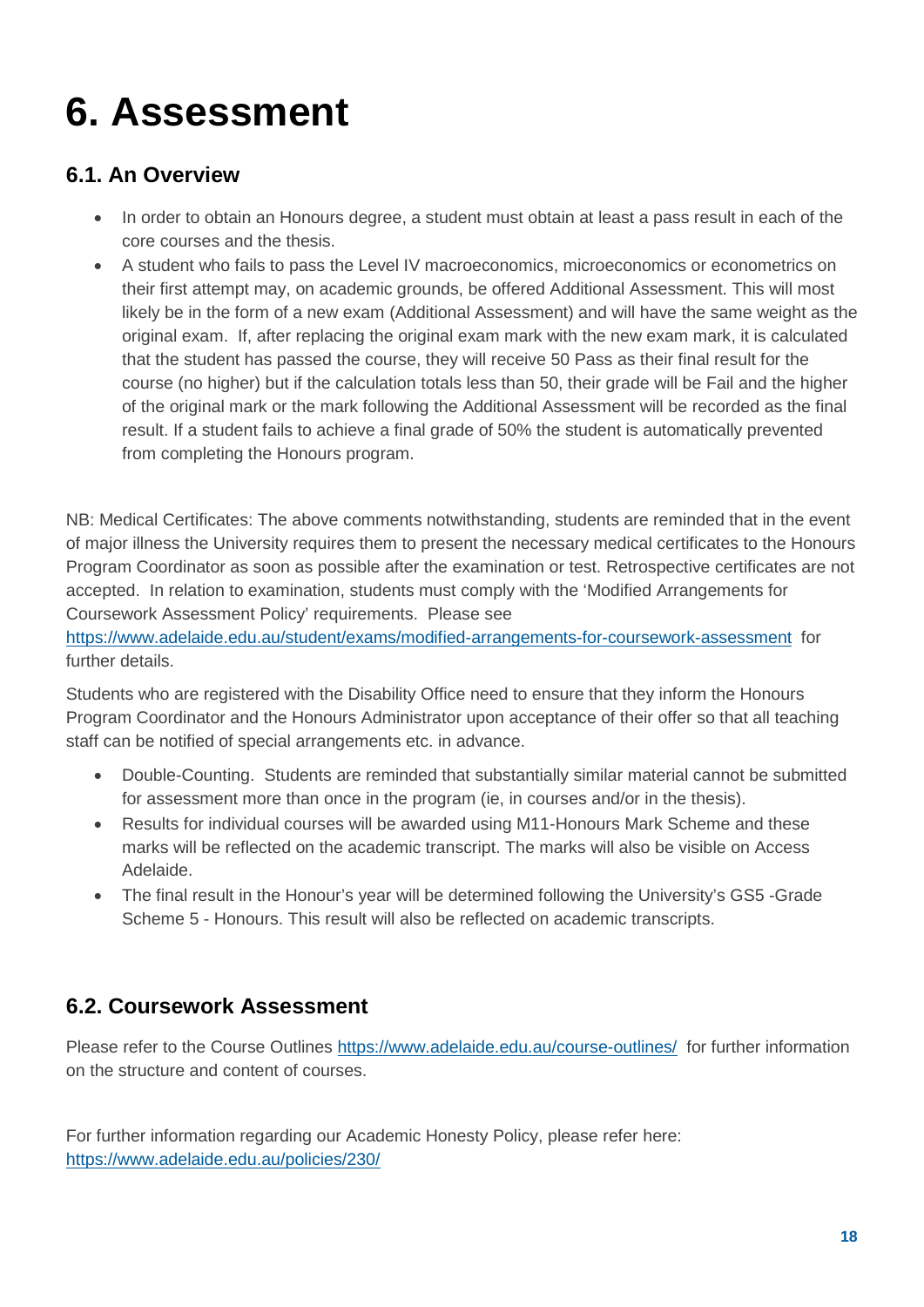### <span id="page-18-0"></span>**7. Students and supervisors – a brief guide**

The thesis is a significant part of the Honours program. It is highly valued by students but at the same time can be very stressful for them. To make this apprenticeship in research more valuable and less stressful, the following guidelines have been developed to assist you to obtain appropriate and consistent levels of supervision.

#### <span id="page-18-1"></span>**7.1. For Students**

Please read the advice below for supervision.

- Students are to speak with academic staff at the School to identify a feasible Honours thesis topic and a thesis supervisor. Students are ultimately responsible for proposing the area and general idea behind the thesis. Your supervisor should assist you to define a topic and can provide help in advising when a topic is of a manageable size, and provide guidance on refining a broad idea into a precise question.
- Students are to inform the Honours Program Coordinator when they have identified an academic staff member at the School who is willing to undertake the Honours supervision. The Coordinator of the Honours program will assess the proposed arrangement and formally approve the supervisory arrangement. The final approval decision lies with the Coordinator and the Head of School.
- If students are unable to identify a supervisor, the Coordinator will make a recommendation to the Head of School to allocate a supervisor to each student. In making this recommendation, the Coordinator will take into account preferences expressed by both students and staff. However, he/she is not able to guarantee that preferences will be met. The Head of School will make the final decision.
- You would be expected to see your supervisor at least 2-4 times during Semester 1 and every other week after first semester exams (when you commence intensive work on your thesis), although more frequent meetings may be arranged if desired.
- It is strongly recommended you and your supervisor agree to the regularity of meetings and timelines and expectations regarding feedback and communication as soon as possible once topics and supervision has been confirmed. It is your responsibility to arrange (and keep) these meetings.
- Supervisors are requested to read the material handed to them. It is very helpful if you start to put ideas in writing as soon as possible - initially in point form.

#### <span id="page-18-2"></span>**7.2. For Supervisors**

- Please read the advice for students, above.
- During meetings with your student you should:
	- o suggest ways to make effective use of research time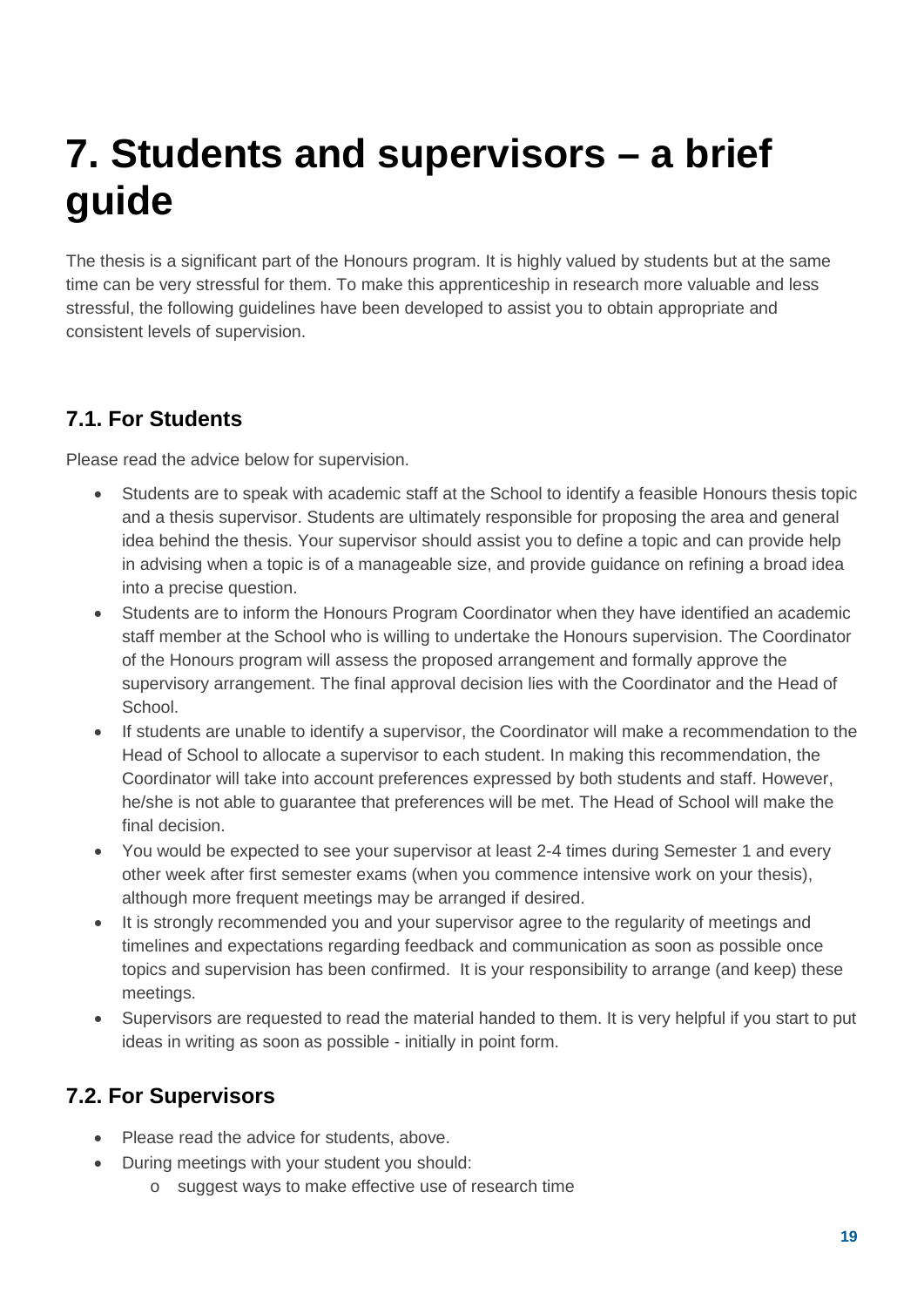- o discuss the standard required of an Honours thesis
- o be available for regular contact as reasonably and mutually agreed with you
- o provide a constructive and critical assessment of any work submitted
- o indicate areas of the literature which are relevant to your student; potentially useful techniques; and specific references to items of economic knowledge which have escaped his/her attention.
- When a student fails to meet with you over an extended period of time, please do one of the following:
	- o Preferably contact the student and ask why (contact details may be obtained from the Honours Administrator). If they do not respond to this initiative, inform the Honours Program Coordinator.
	- o If you are unwilling to contact the student, then ask the Honours Administrator to do this for you, sending a copy of the email to the Honours Program Coordinator.
- Supervisors are not obliged to persistently chase up a student who fails to keep (or make) appointments.
- You may point out sloppy or incorrect grammar or expression. However, it is not your responsibility to rewrite material for your student or put in large amounts of time to bring the work of a weak student up to scratch.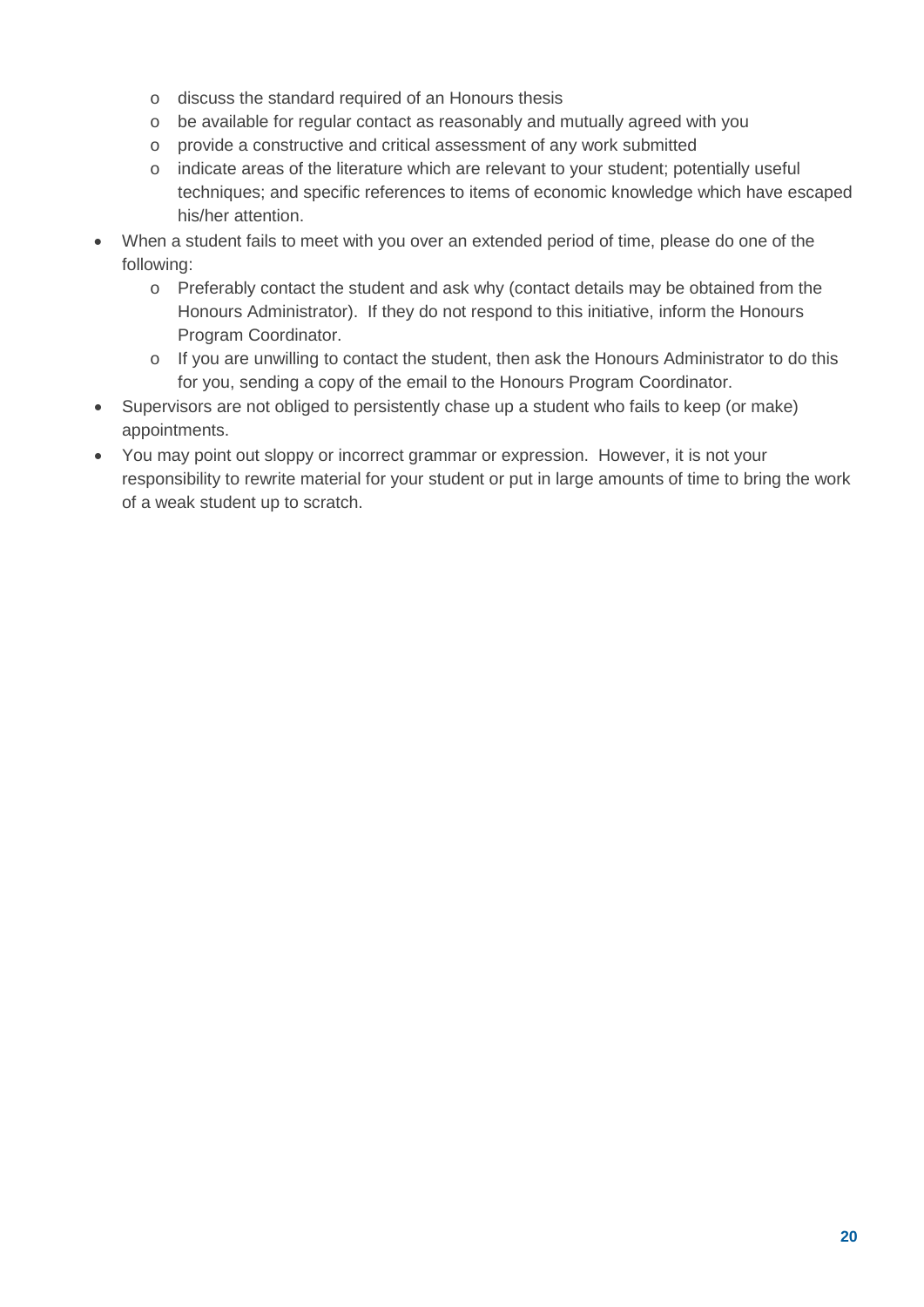## <span id="page-20-0"></span>**8. Life in the Honours year**

#### <span id="page-20-1"></span>**8.1. Life Beyond Study**

Before starting your Honours year, it's wise to have a refreshing holiday so that you commence in top form. Once you've started, try to achieve a balance between study and life beyond study, so if you can, keep up with any sporting activities etc. However, do not plan any other significant activities for the year.

#### <span id="page-20-2"></span>**8.2. Outside Work Commitments**

Some Honours students seriously underestimate the workload of the Honours courses and thesis and find themselves over-committed to paid work - whether tutoring for the School, other work for members of the School or affiliated centres, or non-university employment. It is your responsibility to monitor your capacity to do Honours together with other work. Most full-time students find they cannot cope with more than a few hours outside work per week, such as two tutorial classes (five hours work).

Outside work commitments will not be accepted as grounds for deadline extensions or other special consideration.

#### <span id="page-20-3"></span>**8.3. What We Expect of You**

- Commitment to your studies
- Development and application of your own ideas
- Willingness to take a risk and push beyond your comfort zone
- To be completely self-monitored, self-driven, and self-disciplined the responsibility lies with you
- To devote on average 50-60 hours per week throughout the year to your studies.

#### <span id="page-20-4"></span>**8.4. What You Can Expect of Us**

- Guidance and encouragement
- Honesty and constructive criticism
- To be available for regular, agreed meetings.

#### <span id="page-20-5"></span>**8.5. Financial Matters**

*Apply to be a tutor in the School of Economics and Public Policy*. If you would like the opportunity to work as a tutor during your Honours year, make sure you provide a written expression of interest to the Honours Program Coordinator by the deadline as listed on the link below. We encourage applications from qualified and enthusiastic people with good teaching skills. Please note, the School strongly recommends that Honours students take no more than 2 one-hour tutorials per week during the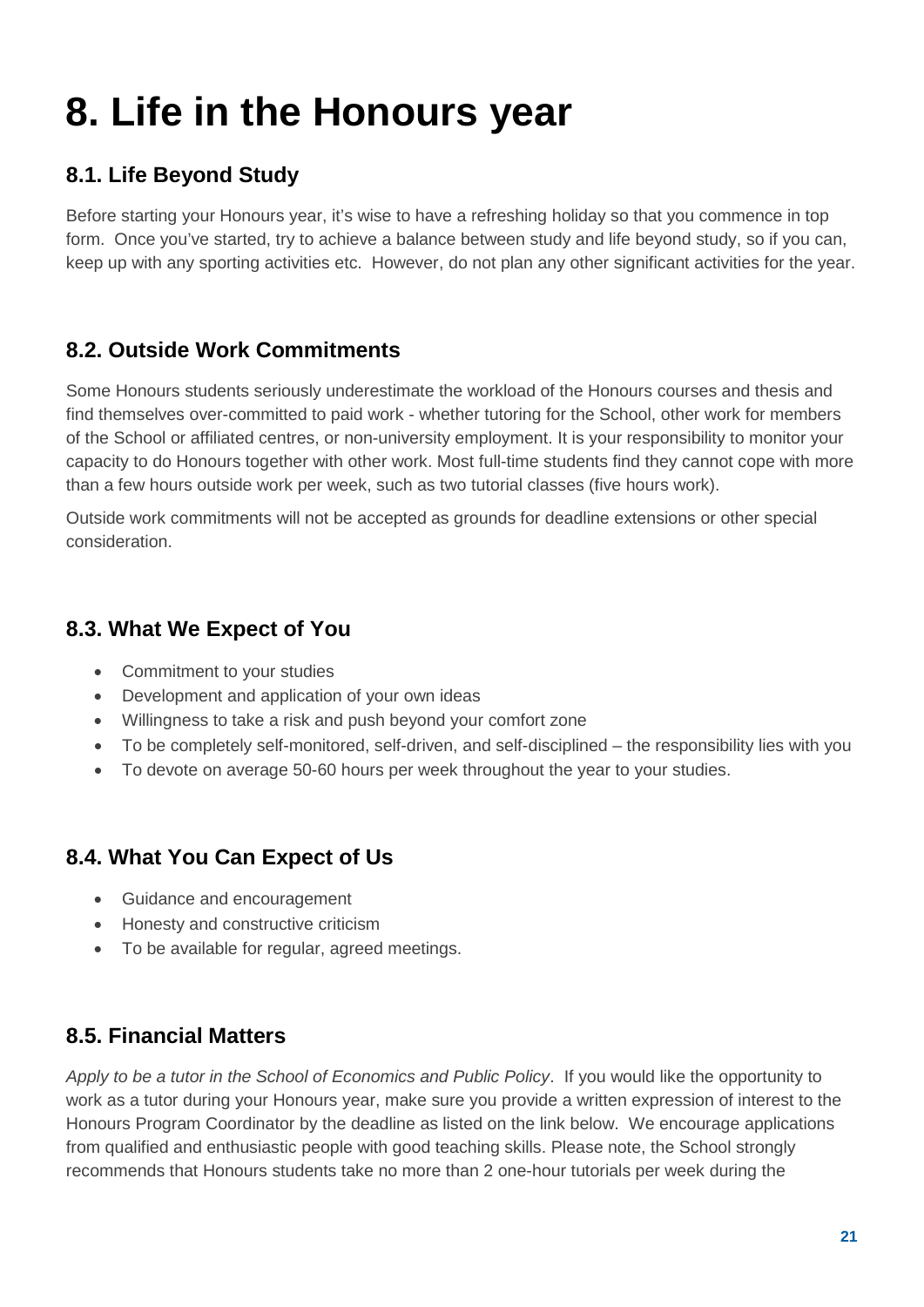semester. You don't need to restrict your preferences to Level I courses, especially if you have done really well in a particular Level II or III course. You can find the application form at <https://economics.adelaide.edu.au/your-career-in-economics> and the current pay rates at <https://www.adelaide.edu.au/hr/salary-and-benefits> .

*Keep an eye on the University's Honours Scholarships* page for scholarships you might be eligible for: <https://scholarships.adelaide.edu.au/search/>

The Brian Gray scholarship is for domestic students and you may apply if you are in a full-time Honours program studying a topic of relevance to APRA. You can apply online via APRA's website. For further information including open and closing dates, please visit [https://www.apra.gov.au/brian-gray](https://www.apra.gov.au/brian-gray-scholarship-program)[scholarship-program](https://www.apra.gov.au/brian-gray-scholarship-program) .

If you are a domestic student, you will have a *Commonwealth Supported Place* for your Honours year, and will have entitlements and pay contributions in the same way you did as an undergraduate. For more information see<http://www.adelaide.edu.au/student/finance/>

Some students may also be eligible for *Youth Allowance*. You are welcome to contact the Education and Welfare Officers at the Student Care Office on 8313 5430 to discuss your eligibility. See also <http://www.adelaide.edu.au/student/finance/> for more information.

*Win one of our Honours prizes*. While it won't help you during your Honours year, the School does offer a prize for the best Honours thesis and the best overall Honours achievement.